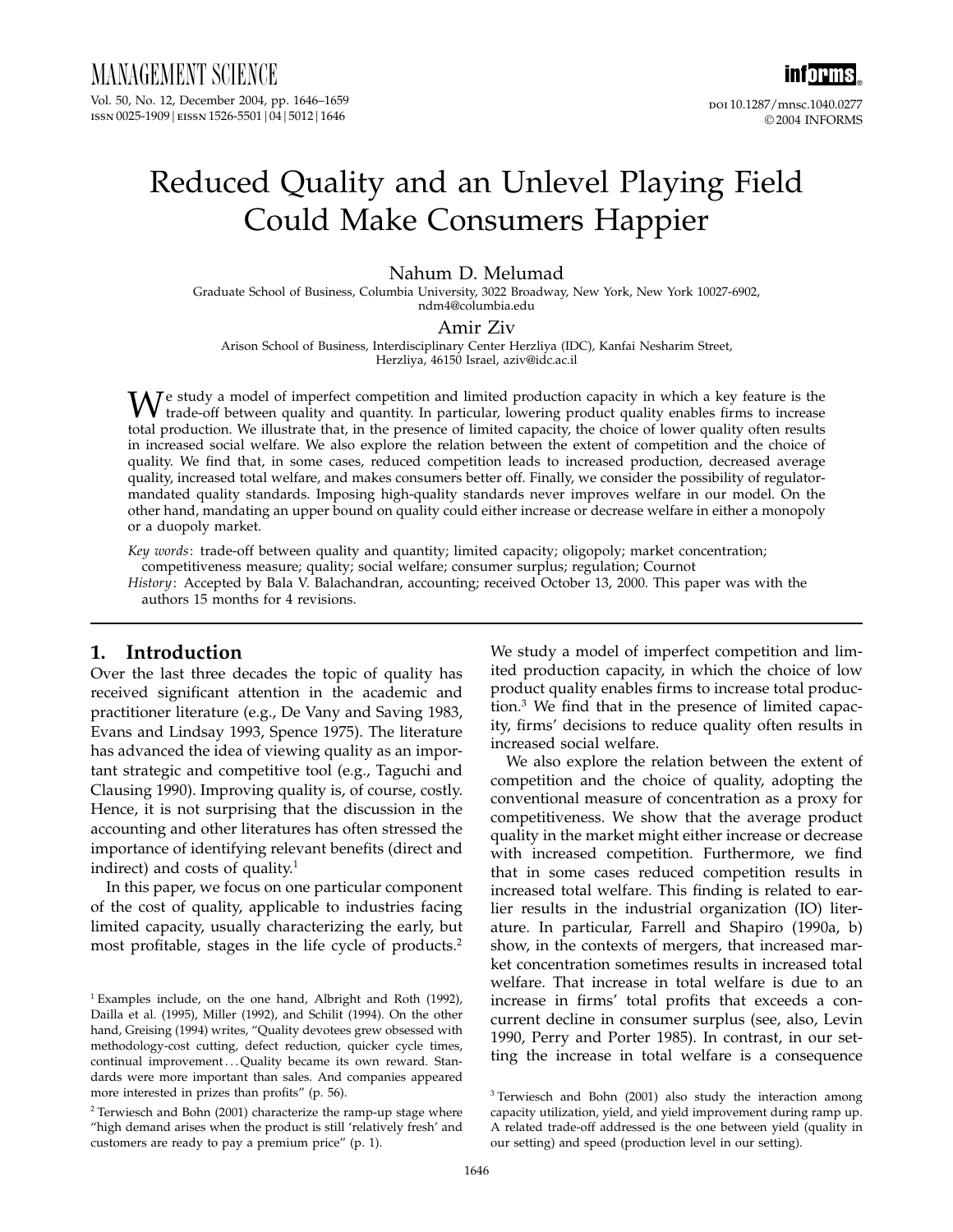of an increase in consumer surplus. That is, reduced competition leads to increased production, decreased average quality, and better-off consumers. We next show that when the duopolists have different capacities, the small firm would always be willing to pay more than the large firm for additional capacity offered by an outside party. In contrast, for an internal capacity sale the large firm would sometimes be willing to pay more than would the small firm. Finally, we consider the possibility of regulated quality standards. We demonstrate that such an intervention could either increase or decrease welfare, in either a monopoly or a duopoly market.

Of course, our results should not be interpreted as arguments against quality initiatives. There is little doubt that such initiatives have resulted in significant gains to many organizations. It is also clear that there are several important quality attributes not captured by our model. Our point is that, in the presence of capacity limitations, when there exists a nontrivial trade-off between stricter quality requirements and quantity, improving quality involves (opportunity) costs. The benefits, private or social, from quality improvement are sometimes insufficient to offset those costs.<sup>4</sup>

The remainder of this paper is organized as follows. In §2, we present our model. Section 3 provides an analysis of the choice of quality under alternative market structures. In §4, we consider extensions to our model. Section 5 provides the conclusion. Highlights of the proofs appear in the appendix.

# 2. The Model

We consider a Cournot duopoly market with a single product of two possible quality levels: high  $(H)$ and low  $(L)$ .<sup>5</sup> Quality pertains to the likelihood of a malfunction; a product of low quality is more likely to break. For simplicity, we assume that the two firms incur, and subsequently report in their accounting systems, identical constant marginal production costs,  $\alpha$ , regardless of the average quality of their products. $6$  In addition, there are economic costs, such as the shadow price of using a unit of capacity, that are not considered by accounting systems.

A low-quality product could involve certain costs for both the consumer and the producer. We model the consumer's and producer's incremental expected damage amounts, due to a low-quality unit (relative to a high-quality unit) by  $CD$  and  $PD$ , respectively.<sup>7</sup>

Production capacity is limited. Limited capacity often characterizes early stages in the life cycle of products. However, these early stages are often much more important (profitable) than later stages in the product life cycle because in later stages, as competition intensifies, profits fall (see Terwiesch and Bohn 2001). Examples of markets characterized by periods of limited capacity include the cyclical resins segment of the plastics industry, oil refining during the summer, the 18" satellite dish in the late 1990s, cellular telephone service, the early stages of the new computer chips, and gas turbine-based power systems between 1999–2002. Whereas, in general, capacity could be a choice variable, increasing capacity can take a long time. Until the time when the capacity increase is completed, firms operate in a limited capacity world. Also, in certain industries, due to significant uncertainty regarding future demand and large amounts of investments required for expansion, firms make capacity choices below current demand (e.g., gas turbine-based power systems and the paper industry). In our model, each firm can utilize its limited capacity to produce high-quality, low-quality, or a combination of high- and low-quality products. We assume that the choice of a low product quality enables firms to increase total production. As an example, think of the case of quality assurance for a given production process. As we decrease the level of required quality, we reject fewer units, the quantity available for sale increases, and the average quality of output decreases. Increased production, however, comes at a cost, because reduced quality can result in costs (or damages) to consumers, producers, or both. Another example consistent with our setting is the choice of processing speed for an adjustable production process, where labor and automation costs are fixed but materials costs are variable. $8$  By increasing

<sup>4</sup> For other forms of quality—such as product design and process quality control—the relation between quality and quantity is opposite to the one present in our setting, e.g., improving the quality of a production process results in fewer defective units, or a larger quantity of acceptable output.

<sup>&</sup>lt;sup>5</sup> Alternatively, we can assume that the manager chooses the average quality from a continuous bounded subset. Our analysis and most of the results would be unaffected. We prefer the two-point representation because it enables us to simplify the exposition.

<sup>6</sup> This assumption enables us to focus attention on the trade-off between quantity and quality. Our results easily generalize to cases where direct production costs are different, that is,  $\alpha_L \neq \alpha_H$ .

<sup>7</sup> For consumers, those costs could include the time spent to manage a repair (such as calling for assistance and technical support, disassembling the product and shipping it for repair or replacement and reassembling it later on), the time spent with no product (e.g., a computer that has a limited technological life, a favorite TV show that was missed, or a production plan that was delayed), or actual damages (for example, lost data, defective products, losing a bonus for not meeting a production deadline, or water damage due to a defective hose). For producers, those costs could include repair costs, the cost of producing a replacement product (including the opportunity cost of using capacity units), shipping and handling, and reputation effects.

<sup>&</sup>lt;sup>8</sup> When labor and automation costs are variable, the direct production costs of a low-quality unit are lower than those of a highquality unit, because less time is spent on each unit. Our model can be easily extended to such a case. See also footnote 6.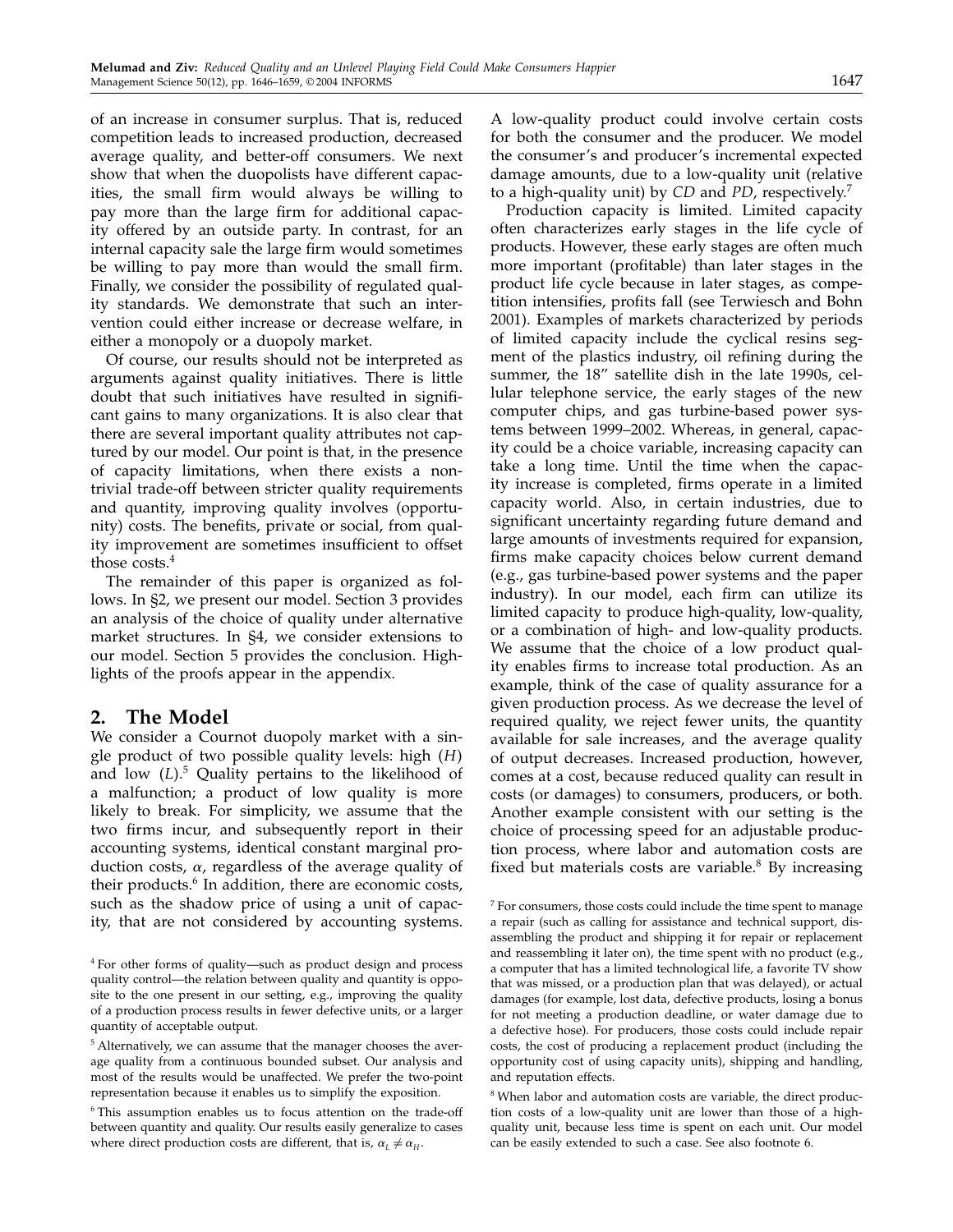processing speed, the firm can produce more units for a given period, but runs a greater risk of a production error (see also Terwiesch and Bohn 2001).<sup>9</sup>

We assume that production technology is exogenously given and involves quality-related capacity substitution denoted by  $\beta$ ,  $0 \le \beta \le 1$ . Formally,  $x_{Hi}$  +  $\beta \cdot x_{Li} \leq K_i$ , where  $x_{Hi}$   $(x_{Li})$  is the quantity of the high- (low-) quality product produced by firm  $i.^{10}$  The industry's total available capacity is K. Let  $X_{H}\,\left(X_{L}\right)$ denote the aggregate quantity of high- (low-) quality units produced,  $X_1$   $(X_2)$  denote the total quantity of high- and low-quality units produced by Firm 1 (Firm 2), and TX denote the total quantity produced (i.e.,  $TX = X_1 + X_2 = X_H + X_L$ ). Then,  $X_H + \beta \cdot X_L \leq K$ . Denote Firm 1's capacity,  $K_1$ , by  $\eta K$ , and Firm 2's capacity,  $K_2$ , by  $(1 - \eta)K$ . Without loss of generality, we confine attention to  $\eta \in [0.5, 1]$ , so that Firm 1 is the larger rival.

We define firm *i's* average quality as  $AQ_i = x_{Hi}$ /  $(x_{Hi} + x_{Li})$ . Similarly, we let AQ denote the average quality in the market. It is easy to verify (see appendix, Lemma A1) that, unless the capacity constraint is binding, a firm would always produce only high-quality units.<sup>11</sup>

Market demand is given by  $P_i = A - CD(1 - AQ_i) (X_1 + X_2)$ , where  $P_i$  is the price paid to firm *i* (as a function of firm *i's* average quality), and  $X_1 + X_2$  is the aggregate quantity sold in the market.<sup>12</sup> The demand function, production technology, and available capacity are common knowledge, therefore consumers

<sup>9</sup> Another example is the choice of airplane seating capacity. By decreasing leg-room space (an attribute of quality), the airline can increase the number of seats installed, i.e., it faces a trade-off between quality and quantity (however, this example does not capture the notion of damages). Similarly, hospitals that have a limited number of beds (patient days) face a trade-off between a higherquality treatment (which might require a longer hospitalization) and the number of patients they can treat. See §4 for a discussion of governmental quality control in this industry.

<sup>10</sup> In the production-line speed example,  $\beta$  represents the ratio of speed of the production line when producing high-quality units to the speed of the line when producing low-quality units.

 $11$  This observation is due to our assumption that the direct production costs and expected damage-related costs of a low-quality unit exceed the direct costs of a high-quality unit. This might not always be the case. When this is not the case, a firm can choose to produce below-maximum quality level even at the absence of production constraints: "The optimal number of faulty TV sets for Sony to sell is 'not zero,' even if Sony promises to repair all faulty Sony sets that break down...[because] it is cheaper...to repair a few sets than to have such stringent quality control that the manufacturing process produces zero defectives" (Stickney and Weil 2003, p. 520). Recall footnote 6 above.

<sup>12</sup> Intuitively, the term  $A - (X_1 + X_2)$  represents the marginal consumer's benefit from an additional unit sold. The sum of  $P_i + CD$ .  $(1 - AQ_i)$  represents the expected amount that a consumer would pay for that unit. In equilibrium, the marginal costs equal the marginal benefit. Also, the assumption of a unit slope for the case of a linear demand is with no loss of generality.

rationally anticipate the average quality chosen by each firm. (Other sources of information could be publications such as Consumer Reports that distinguish among similar products produced by different firms along the quality dimension, or firms' reputations.) However, consumers cannot initially distinguish among units of different quality sold by a given firm. Hence, the market price paid to firm  $i$  reflects its choice of its average product quality. Because the duopoly rivals might choose different levels of quality, the market prices for the two firms can differ, reflecting different average quality offered by the two  $firms.<sup>13</sup>$ 

## 3. Analysis

We first study two benchmark cases: the monopoly case, that is,  $\eta = 1$ , and the symmetric Cournot duopoly case, that is,  $\eta = 0.5$ . The superscripts *m* and sd denote the monopoly and the symmetric duopoly cases, respectively.

## 3.1. The Monopoly Case

The monopolist chooses the production level of highand low-quality units to maximize profits, subject to the capacity constraint

$$
\begin{aligned} \text{Max} \quad & \Pi_M \equiv [A - CD \cdot (1 - AQ) - x_L - x_H] \\ & \cdot (x_L + x_H) - \alpha \cdot (x_L + x_H) - PD \cdot x_L \\ \text{s.t.} \quad & x_H + \beta \cdot x_L \le K, \quad x_H \ge 0, \quad x_L \ge 0. \end{aligned}
$$

Observation 1. The solution to the monopolist's optimization problem is unique, with the following optimal production decision: (i) For

$$
K \ge \frac{A - \alpha}{2} - \frac{CD + PD}{2(1 - \beta)}
$$

the monopoly produces only high-quality products. (ii) For

$$
\frac{A-\alpha}{2}-\frac{CD+PD}{2(1-\beta)}\geq K\geq \frac{\beta(A-\alpha)}{2}-\frac{\beta(CD+PD)}{2(1-\beta)},
$$

the monopoly produces both high- and low-quality products. (iii) For

$$
K \leq \frac{\beta(A-\alpha)}{2} - \frac{\beta(CD+PD)}{2(1-\beta)},
$$

the monopoly produces only low-quality products. Average quality,  $AQ^m$ , is always increasing in the available capacity, K.

<sup>13</sup> An interesting extension is the case in which consumers cannot identify the producer (free riding). Here, the market price reflects the equilibrium total average quality. Another related extension would allow for monitoring of quality by the buyers (as in Baiman et al. 2000). Another scenario of interest is where consumers can distinguish between products of different quality levels produced by the same firm. In this case, our analysis would remain intact, because there will be a price difference of exactly CD between the two products (otherwise, arbitrage opportunities would prevail).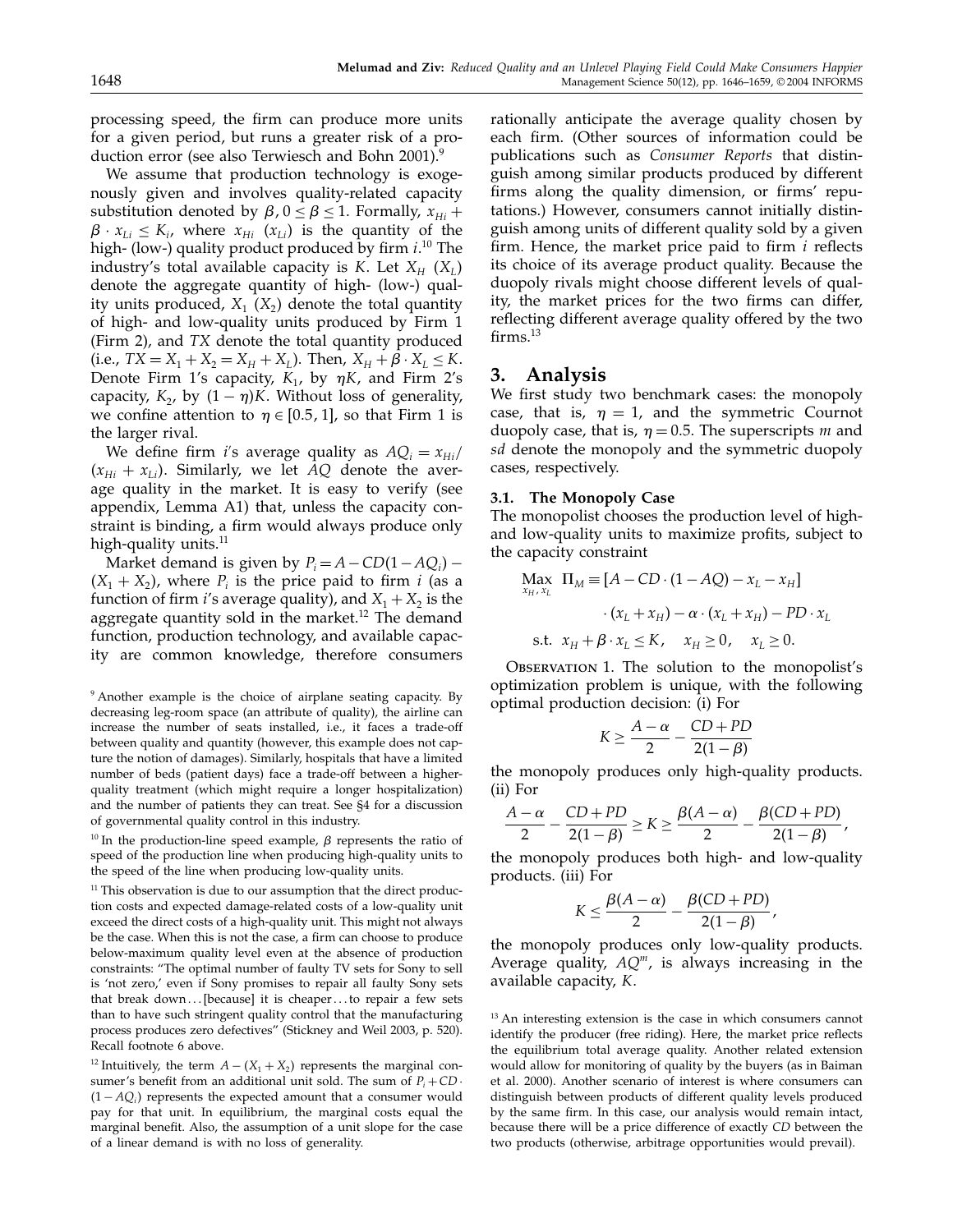#### 3.2. The Symmetric Cournot Duopoly Case

In this case, each firm chooses the production quantities of high- and low-quality products to maximize its profits,  $\Pi_i$ , subject to a capacity constraint, taking into account the quantity and average quality chosen by its rival, where

$$
\Pi_1 \equiv [A - CD \cdot (1 - AQ_1) - x_{L1} - x_{H1} - x_{L2} - x_{H2}]
$$

$$
\cdot (x_{L1} + x_{H1}) - \alpha \cdot (x_{L1} + x_{H1}) - PD \cdot x_{L1}
$$

for Firm 1. Firm 2 has a similar profit function.

Observation 2. The symmetric Cournot duopoly game has a unique equilibrium, in which the firms choose identical production levels. The solution is one of the following: (i) For

$$
K \geq \frac{2(A-\alpha)}{3} - \frac{2(CD+PD)}{3(1-\beta)},
$$

each firm produces only high-quality products. (ii) For

$$
\frac{2(A-\alpha)}{3} - \frac{2(CD+PD)}{3(1-\beta)}
$$
  
\n
$$
\geq K \geq \frac{2\beta(A-\alpha)}{3} - \frac{2\beta(CD+PD)}{3(1-\beta)},
$$

each firm produces both low- and high-quality products. (iii) For

$$
K \leq \frac{2\beta(A-\alpha)}{3} - \frac{2\beta(CD+PD)}{3(1-\beta)},
$$

each firm produces only low-quality products. Average quality,  $AQ^{sd}$ , is always increasing in the available capacity, K.

We note the following: (i) When firms can produce unlimited quantity of low-quality units  $(\beta = 0)$ , firms always produce some high-quality units; and (ii) for a production substitution rate sufficiently large  $(\beta \geq 1 - (CD + PD)/(A - \alpha))$ , neither firm produces low-quality units for any capacity level. The cut-off value is strictly less than one, because when capacity is binding an increase in total output requires a reduction in the quantity of high-quality units and an increase in the quantity of low-quality units that is higher than the total increase in output. Thus, the incremental cost of increasing output includes the resulting damages associated with the low-quality units. When  $\beta$  is sufficiently high, the incremental damage cost,  $(CD + PD)/(1 - \beta)$ , exceeds the benefit from the increase in total output, which is necessarily smaller than  $A - \alpha$ .

Next, we compare the two benchmarks. Let consumer surplus be denoted by

$$
CS \equiv \sum_i [A - CD(1 - AQ_i) - P_i] \cdot (x_{Li} + x_{Hi})/2,
$$

and total welfare be denoted by  $W = \Pi_1 + \Pi_2 + CS$ . Then,

Corollary to Observations 1 and 2. Comparing the cases of the monopoly and the symmetric duopoly, $14$ 

$$
TX^m \le TX^{sd}, \qquad P^m \ge P_i^{sd}, \qquad AQ^m \ge AQ^{sd},
$$
  

$$
CS^m \le CS^{sd}, \qquad \Pi^m \ge \Pi_1^{sd} + \Pi_2^{sd}, \qquad and \qquad W^m \le W^{sd}.
$$

Most of the comparisons are immediate and are in line with standard results in the literature. A new comparison is that of the average quality in the two markets. The reason that average quality in the monopoly market exceeds that of the duopoly market is that the monopolist wants to produce a smaller quantity than do the two duopolists, and therefore substitutes fewer low-quality units for the high-quality ones.<sup>15</sup> Nonetheless, consumer surplus, as well as total welfare, increases with the increased competition in spite of the lower average quality. This result is particularly interesting in light of the emphasis on improving quality in the popular press, practitioner literature, and other writings on management practices (e.g., Dailla et al. 1995, Taguchi and Clausing 1990).

The literature often makes the point that the benefits from increased quality should be compared with the cost of quality. In our setting, the direct production cost is independent of quality, but low-quality products involve the additional cost of expected damages. Nonetheless, in the presence of limited capacity, firms might choose to produce low-quality products to increase total production. The reason is the existence of additional differential costs that are never reported in any accounting system. Because the production of a unit of a high-quality product consumes more capacity, the opportunity costs of producing it are higher. For example, assume that a firm produces strictly positive quantities of both quality levels. In that case, the shadow price of capacity equals  $(CD + PD)/(1 - \beta)$ (see the proof of Proposition 3 in the appendix). The

 $14$  The inequalities are strict in most cases. Equalities arise in some cases where the outputs in the monopoly and the symmetric duopoly markets are equal, and the entire capacity is used either to produce only low- or only high-quality products. Necessary and sufficient conditions for having equalities between the cases of the monopoly and the symmetric duopoly are

$$
K \leq \frac{\beta(A-\alpha)}{2} - \frac{\beta(CD+PD)}{2(1-\beta)}
$$
 or  

$$
\frac{2(A-\alpha)}{3} - \frac{2(CD+PD)}{3(1-\beta)} \leq K \leq \frac{A-\alpha}{2}.
$$

For the set of parameters used for Figure 1,  $A = 100$ ,  $\alpha = 10$ ,  $CD = 9$ ,  $PD = 6$ , and  $\beta = 0.4$ , those conditions are met when  $K \le 13$ or  $43.33 \le K \le 45$ .

<sup>15</sup> This result is in line with Leffler (1982) who shows, in a different setting, that a monopolist can choose higher quality than the quality prevailing in a competitive market. See also Leland (1977).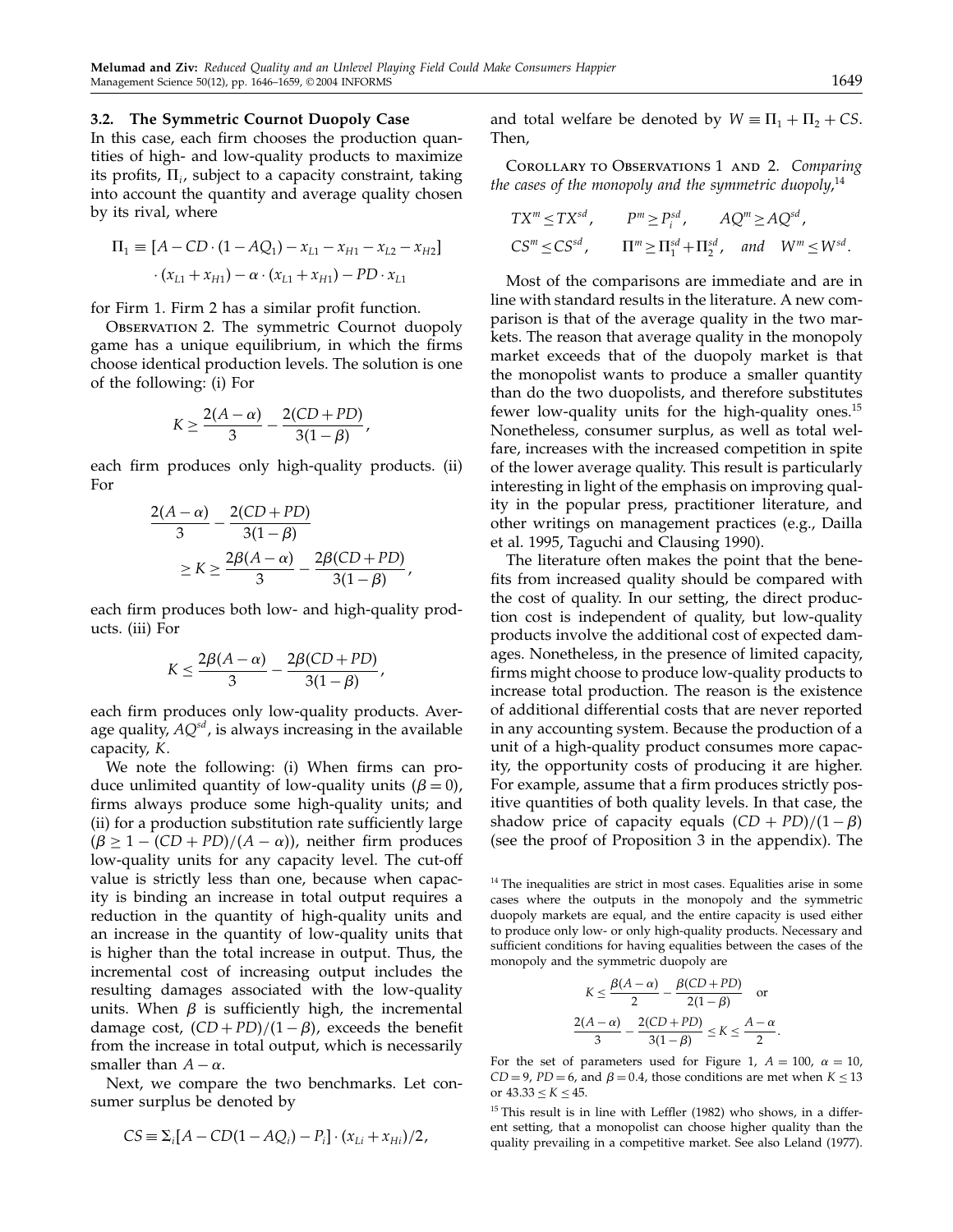full (a portion,  $\beta$ , of the) shadow price of a capacity unit is included in the economic production costs of a high-quality (low-quality) unit. When  $\beta$  is relatively small, the difference in capacity utilization is significant, and the firm will be inclined to produce more low-quality units.<sup>16</sup> What is especially interesting is that when low-quality units are produced consumers gain from the increase in product quantity, and the reduction in price outweighs their expected damage associated with the lower average product quality. Furthermore, the increase in consumer surplus exceeds the reduction in total producers' profits which implies an overall increase in welfare.

#### 3.3. The Case of Asymmetric Duopoly

The impression one might have from the corollary to Observations 1 and 2 is that a social planner would find increased competition desirable because of its impact on consumer surplus and on total welfare, in spite of the resulting reduced quality. To examine this intuition, we study the impact of reduced competition (or, more precisely, increased concentration) on average quality, profits, consumer surplus, and total welfare.

To model concentration, we hold fixed the total available market capacity, K, and transfer production capacity from one duopoloist to the other.<sup>17</sup> Intuitively, as one firm becomes larger the duopoly market becomes less competitive. Interpreting Firm 1's share of total market capacity,  $\eta$ , as a measure of concentration is consistent with measures of concentration commonly used in the economics literature, such as the Herfindahl, m-firm, or entropy measures.<sup>18</sup>

We first characterize the equilibrium in the asymmetric duopoly setting. Recall that, without loss of generality, we have assumed that Firm 1 is the large firm  $(\eta \ge 0.5)$ .

PROPOSITION 1. The asymmetric duopoly model has a unique equilibrium, characterized by one of the following cases:<sup>19</sup> (i) both firms produce only high quality; (ii) Firm  $1$ produces only high quality and Firm 2 produces both low and high quality; (iii) Firm 1 produces only high quality and Firm 2 produces only low quality; (iv) Firms 1 and 2

<sup>16</sup> Intuitively, if a firm replaces a unit of a high-quality product with a unit of a low-quality product, it incurs additional costs of  $CD + PD$ , and frees  $1 - \beta$  units of capacity. If the firm produces both quality levels, the value of the freed capacity should equal its costs.

<sup>17</sup> This shift of capacity is exogenous. Section 4 considers endogenous capacity transactions.

<sup>18</sup> For a description and critique of these measures, see Tirole (1988) and Curry and George (1983).

 $19$  In the proof (in the appendix) we provide the necessary and sufficient conditions for existence of each one of the cases.

produce both low and high quality; (v) Firm 1 produces both low and high quality and Firm 2 produces only low quality; (vi) both firms produce only low quality.

Figure 1 illustrates the relation between the prevailing equilibrium and total market capacity and capacity concentration.

Consider now increasing Firm 1's share of total capacity,  $\eta$ , while maintaining the total capacity,  $K$ , fixed. The interpretation of this comparative static is increasing the level of capacity concentration (or decreasing competition). Specifically, we examine the impact of allocated capacity on total welfare (i.e., the sum of consumer surplus and the duopolists' profits), consumer surplus, and average quality as we move from the symmetric duopoly  $(\eta = 0.5)$  to the monopoly case  $(\eta = 1)$ .

PROPOSITION 2. Examining total welfare as a function of allocated capacity, two alternative patterns could emerge. (1) Total welfare is (weakly) decreasing in  $\eta$ , i.e.,  $\partial W/\partial \eta \leq$  $0 \ \forall \eta \in [0.5, 1]$ . (2) Total welfare is increasing in  $\eta$  for lower levels of  $\eta$ , and then decreasing in  $\eta$  for higher levels of  $\eta$ . Both the increase and decrease are strict for certain ranges of  $\eta$ 's values.





Case (i): Both firms produce only high quality

Case (ii): Firm 1 produces only high quality and firm 2 produces both low and high quality

Case (iii): Firm 1 produces only high quality and Firm 2 produces only low quality

Case (iv): Firms 1 and 2 produce both high and low quality

Case (v): Firm 1 produces both low and high quality and Firm 2 produces only low quality

Case (vi): both firms produce only low quality.

Parameters:  $A = 100$ ,  $\alpha = 10$ ,  $CD = 9$ ,  $PD = 6$ , and  $\beta = 0.4$ .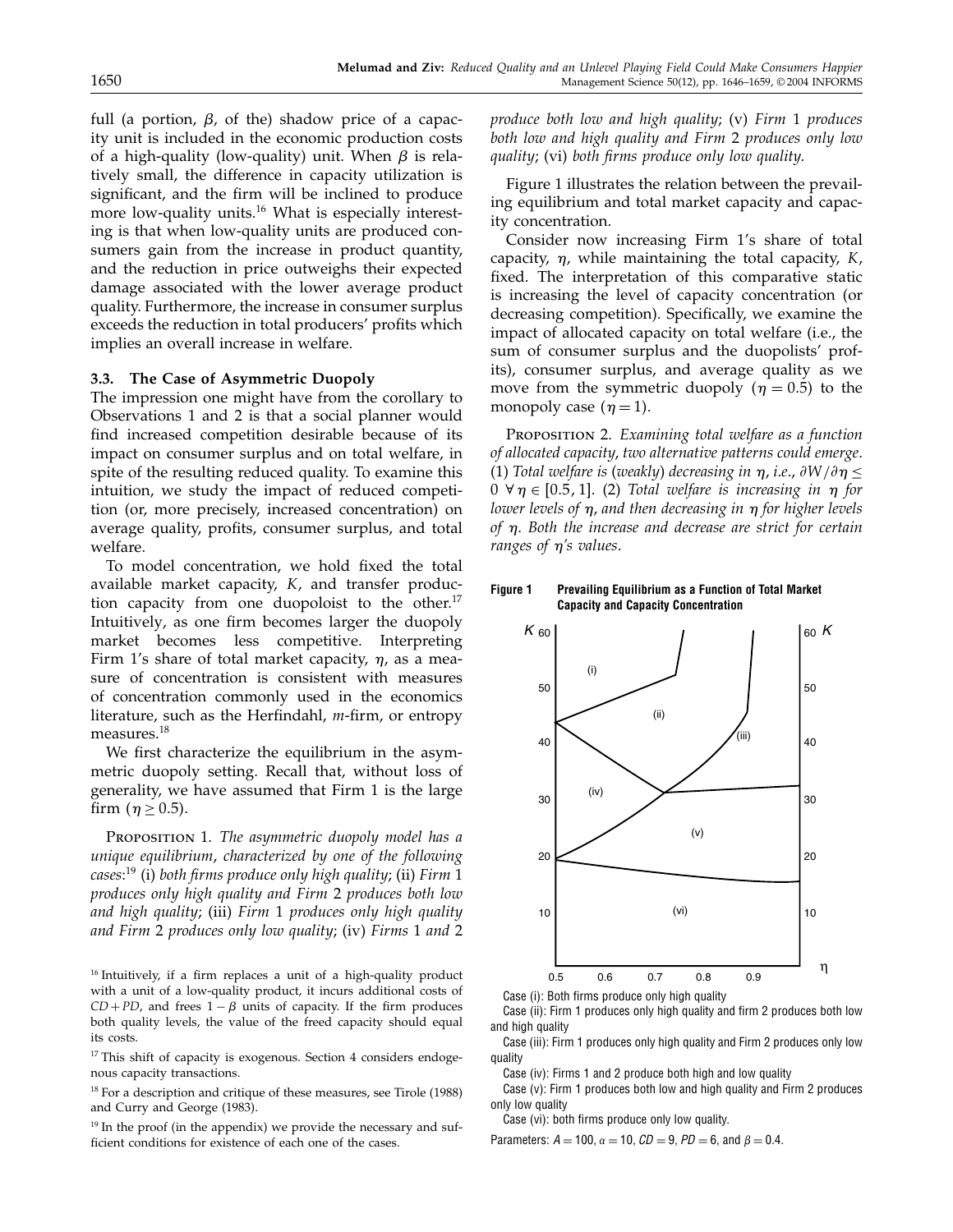The first pattern described in Proposition 2 is an extension of the corollary to Observations 1 and 2: Total welfare decreases when the large firm is allocated a greater share of the (fixed) market capacity.

The second pattern described in Proposition 2 is more interesting. Under certain circumstances, when capacity is transferred to the large firm, total welfare increases. The impact of increased concentration on total welfare is reversed (i.e., welfare decreases), once the large firm becomes sufficiently large. At the limit, when only one firm remains in the market,  $\eta = 1$ , the total welfare is (weakly) lower than the total welfare corresponding to the symmetric duopoly. This pattern exists for a large set of parameters, when the capacity constraint is binding, but capacity is not too small. For example, in environments where demand is cyclical and as a result, capacity is binding in certain periods we predict that this would be the prevailing pattern. Formally, this pattern requires total capacity such that Case (ii) of Proposition 1 is obtained for some  $0.5 <$  $\eta$  < 1. Necessary and sufficient conditions for existence require that total capacity would be at an intermediate level, formally,

$$
\frac{(A - \alpha)(1 + \beta)}{3} - \frac{(CD + PD)(1 + \beta)}{3(1 - \beta)}
$$

$$
\leq K \leq \frac{2(A - \alpha)}{3} - \frac{(CD + PD)}{3(1 - \beta)}^{20}
$$

The second pattern emerges in two cases: (i) The first case is where both symmetric duopolists choose to produce both high and low quality, and the quantity of high-quality products exceeds the quantity of low-quality products.<sup>21</sup> Figure 2 illustrates welfare changes for this case. (ii) The second case is where both symmetric duopolists choose to produce only high-quality products and the total capacity is not too large, such that when the small firm starts producing low-quality products the large firm still finds its capacity constraint binding.<sup>22</sup> In the

<sup>20</sup> For example, for the set of parameters used for Figure 1,  $A = 100$ ,  $\alpha = 10$ , CD = 9, PD = 6, and  $\beta = 0.4$ , necessary and sufficient conditions for the existence of this pattern are  $30.33 \le K \le 51.66$ . The shaded area in Figure 1a demonstrates all cases where this pattern exists.

 $21$  This is the case, for example, for the parameters of Figure 1, where  $30.33 \le K \le 43.33$ .

 $22$  This is the case, for example, for the parameters of Figure 1, where  $43.33 \leq K \leq 51.66$ . The cut-off between the case presented in this footnote and the one presented in the prior footnote is

$$
K = \frac{2(A - \alpha)}{3} - \frac{2(CD + PD)}{3(1 - \beta)}.
$$

Figure 1a Sets of Parameters Where Pattern 2 of Proposition 2 Prevails



*Note*. In the shaded area, total welfare is increasing in  $\eta$  for lower levels of  $\eta$ , and then decreasing in  $\eta$  for higher levels of  $\eta$ .







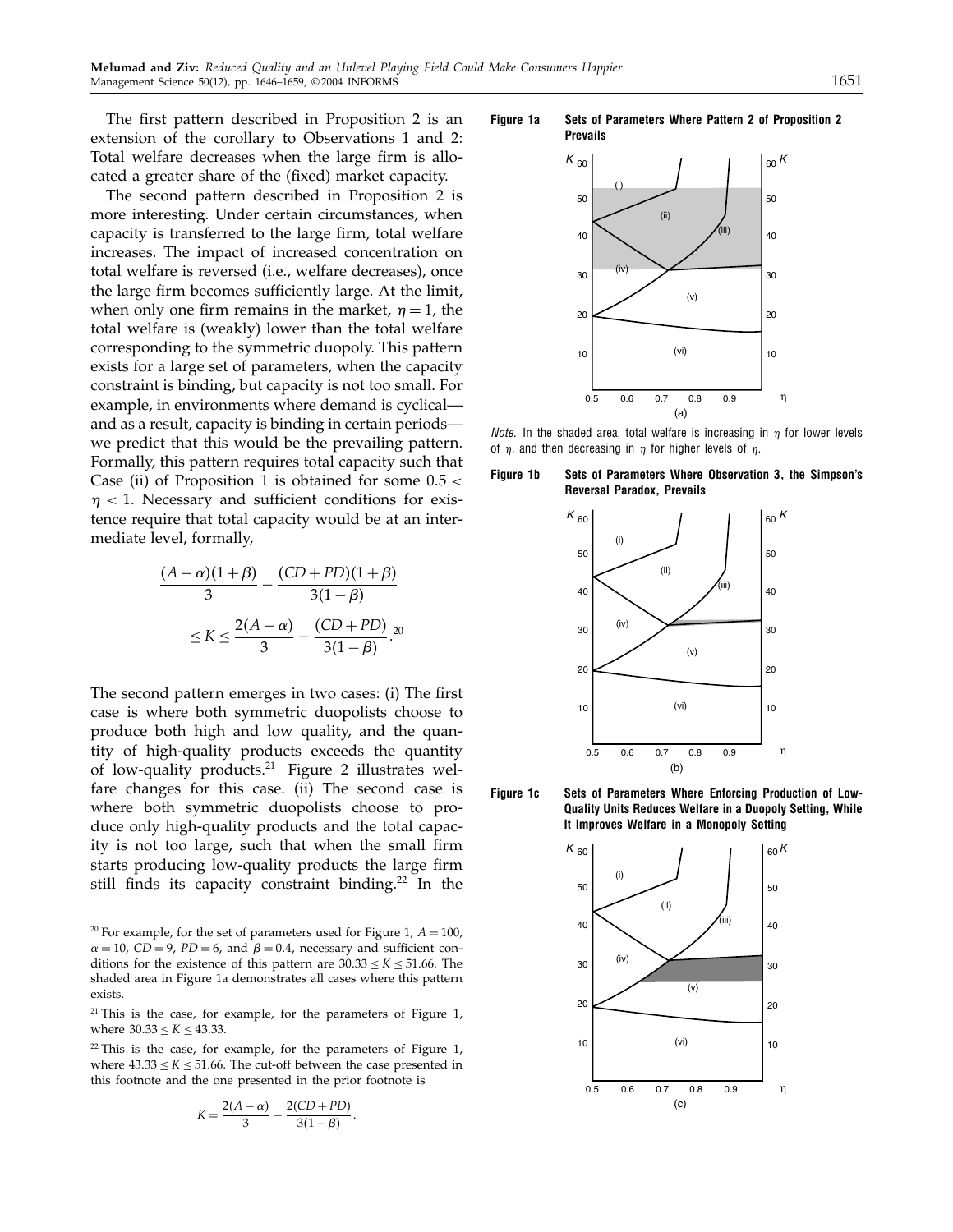

Figure 2 The Impact of Concentration on Total Welfare, Consumer Surplus, and Average Quality

Notes. Total welfare and consumer surplus are first increasing and then decreasing in concentration,  $\eta$ . Total profits and average quality, on the other hand, are first decreasing and then increasing in  $\eta$ . Parameters:  $A = 100$ ,  $\alpha = 10$ ,  $CD = 9$ ,  $PD = 6$ ,  $\beta = 0.4$ ,  $K = 39$ .

appendix we provide full characterization of total welfare.<sup>23</sup>

<sup>23</sup> An interesting case is the one where total welfare corresponding to the symmetric duopoly and the monopoly cases are identical, and the total welfare under any asymmetric duopoly exceeds that level. Necessary conditions for this case are that (i) the market capacity is just below the monopolist's unconstrained optimal production level, and (ii) at that capacity level, the symmetric Cournot

Intuitively, welfare increases as  $\eta$  increases because Firm 2, which produces a smaller quantity, is less concerned than Firm 1 about the adverse impact of market price reduction resulting from increased production. Therefore, Firm 2 increases its production of low-quality units. Firm 1, however, produces only high-quality units and uses the additional capacity for the production of additional high-quality units. The net effect of the shift in capacity is an increase in the total quantity of units, which amounts to an increase in total welfare. Once the small firm produces only low-quality units, an increase in  $\eta$  implies a decrease in the production of low-quality units (by Firm 2) and a (smaller) increase in the production of high-quality units (by Firm 1). The net effect in this range is a smaller total output and reduced welfare.

The result that welfare in a duopoly market could be maximized when one firm is larger than the other has interesting policy implications. It suggests that in cases where a regulator is compelled to restrict competition to give firms an incentive to invest in infrastructure (which was the case with regional wireless communication services and cable television), maximizing competition within an oligopoly market by trying to create equal size rivals might be undesirable.

Corollary 1 to Proposition 2. For the set of parameters supporting pattern (2) of Proposition 2, total welfare is maximized when one duopolist is strictly larger than the other, i.e.,  $0.5 < \eta < 1$ .

A related result that concentration can increase welfare has been established in the industrial organization literature by Farrell and Shapiro (1990a), who study mergers in oligopoly settings. The reason for the increase in welfare in their setting is that increased concentration results in an increase in total profits, which exceeds the concurrent decline in consumer surplus. In contrast, in our setting consumer surplus moves together with total welfare, whereas total profits usually follow an opposite path to that of the consumer surplus and welfare. $24$  The following corollary

case involves production of only high-quality units. Given the parameters of Figure 1, these conditions are met when  $45 \geq K \geq$ 4333. More generally, the conditions are met for

$$
\frac{2(A-\alpha)}{3}-\frac{2(CD+PD)}{3(1-\beta)}\leq K\leq \frac{A-\alpha}{2}.
$$

 $24$  The one exception to the pattern of profits moving in an opposite direction to consumer surplus is when the large firm has excess capacity (and produces only high-quality products), and when the small firm has limited capacity and produces both high- and lowquality products. As  $\eta$  increases, the small firm shifts production and produces more low-quality products, while maintaining its total output constant. The large firm does not change its production. As a result, total profits decrease, consumer surplus is unchanged, and total welfare decreases. Necessary and sufficient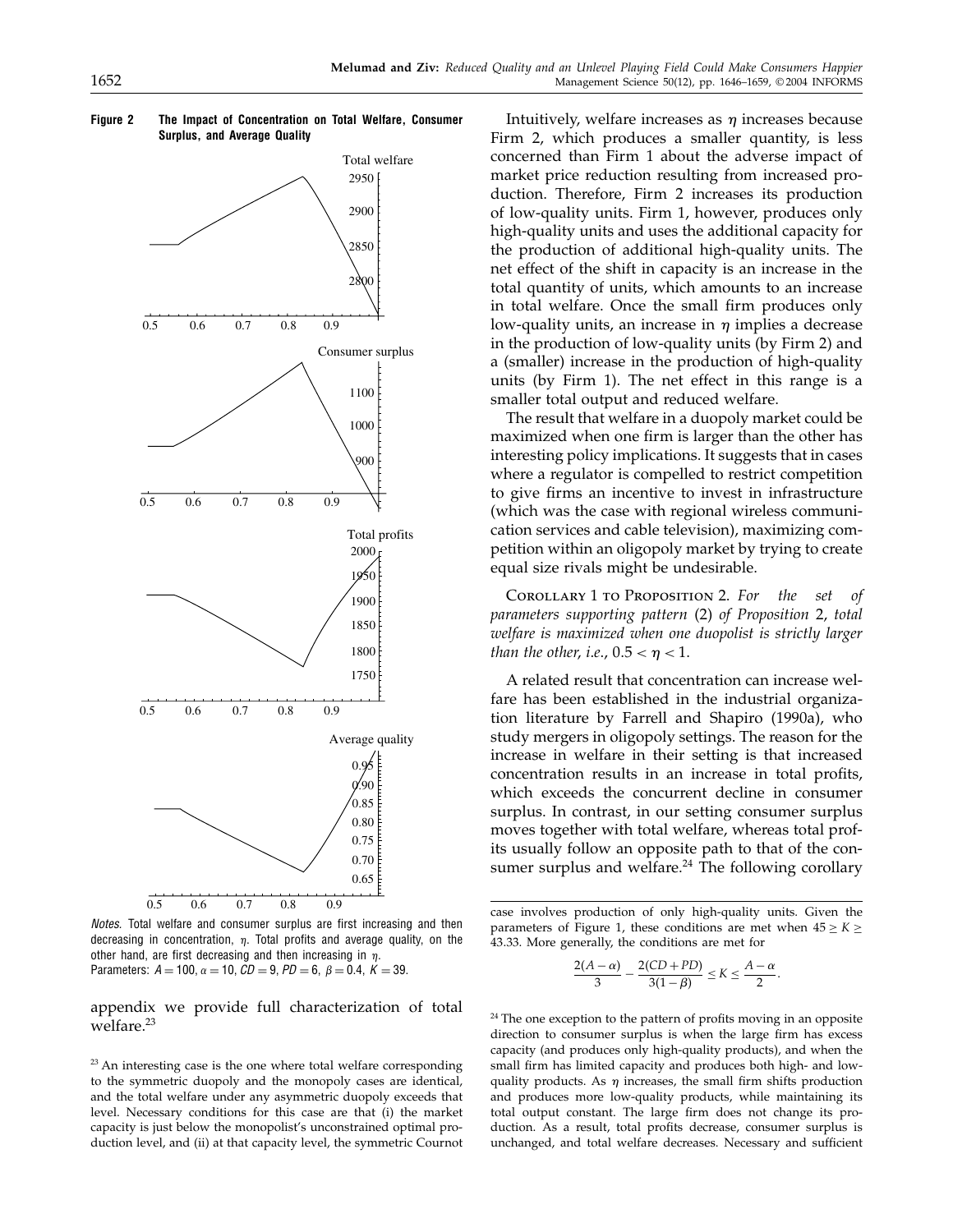examines the impact of changes in allocated capacity on consumer surplus.

Corollary 2 to Proposition 2. For certain parameters, consumer surplus increases as market concentration increases.

The implication of the corollary is that consumers might prefer a duopoly market with one large and one small firm to a duopoly market with equal size rivals.

Finally, we examine the properties of the average quality as a function of the market share,  $\eta$ . We first note that the large firm always chooses average quality higher than that chosen by the small firm, i.e.,  $AQ_1 \geq AQ_2$ . Hence, the market share of the large firm is smaller than the ratio of its capacity to the total market capacity,  $X_1/(X_1 + X_2) \le \eta^{25}$  As market share changes, the average quality obtains the same pattern as total profits (and opposite to the pattern of consumer surplus and total welfare). It is interesting to note in passing the following:

OBSERVATION 3. It is possible that when  $\eta$  increases each firm's average quality decreases (with a strict decrease for one firm), while the market average quality, AQ, strictly increases.

Observation 3 could be explained by Simpson's reversal Paradox (see Simpson 1951; also see Sunder 1983 for an application of this paradox to cost allocation). When capacity is transferred to Firm 1, it uses this capacity to increase the number of both its low- and high-quality units in proportions that strictly reduce its average quality. At the same time, Firm 2 produces only low-quality units, hence its average quality remains the same (at zero). The total market average quality is a weighted average of the two firms' average qualities. As  $\eta$  increases, the weight on Firm 1's (higher) average quality increases by relatively more than the reduction in its average quality, such that the overall average quality increases. Necessary conditions for the paradox to arise are (a) Case (v), where the large firm produces both high- and lowquality products and the small firm produces only low-quality products, and (b) capacity level is sufficiently large, formally,

$$
K > \beta \cdot \left[ A - \alpha - \frac{CD + PD}{(1 - \beta)} \right].
$$

conditions for this case are

$$
\frac{A-\alpha}{3} + \frac{CD+PD}{3(1-\beta)} \le \eta K \quad \text{and}
$$

$$
\frac{\beta(A-\alpha)}{3} - \frac{2\beta(CD+PD)}{3(1-\beta)} \le (1-\eta)K \le \frac{A-\alpha}{3} - \frac{2(CD+PD)}{3(1-\beta)}.
$$

Using the parameters of Figure 1, this happens when  $38.33 \le \eta K$ and  $5.33 \le (1 - \eta)K \le 13.33$ .

 $25$  Our market share result is in contrast with Koenigsberg (1980) who shows, in a different model, an opposite result. In his model, consumers are concerned about waiting time, and the large firm is more efficient than is the small firm in controlling waiting time.

Note that these two necessary conditions could be jointly satisfied only when  $\beta$  < 0.5 and  $\eta$  > 2/3.<sup>26</sup>

We conclude this section by providing another nonmonotonicity result, where increased concentration can cause the small firm to behave more aggressively relative to an identical firm in a competitive market. Consider, as a benchmark, a perfect competition equilibrium where all firms behave as price takers. Assume that total market capacity is sufficiently high, such that only high-quality units are produced. Compare this case with an asymmetric duopoly setting, with identical total capacity, where one firm has identical capacity to a firm in the competitive market, and the other firm owns the remaining capacity. As the following observation demonstrates, the small duopolist might produce a higher quantity compared with a firm with identical capacity and technology that operates in a perfectly competitive market.<sup>27</sup>

Observation 4. Assume that  $\beta \leq 1-(2 \cdot (CD+PD))/$  $(A - \alpha)$ . Then, for any market capacity, K, the small firm produces some low-quality units when its share of total capacity,  $1 - \eta$ , is sufficiently small. Intuitively, under limited competition, the market price exceeds marginal cost of production,  $\alpha$ . In contrast, under perfect competition, with no capacity constraint, the price equals  $\alpha$ , so no firm ever produces a low-quality unit. Hence, only under limited competition, the market price is consistent with the production of low-quality units, and a firm in this environment might produce more units than would a firm with an identical capacity in a competitive market.

### 4. Extensions

In this section, we consider two extensions of our model. We first consider the possibility of small capacity purchases. We show, on the one hand, that the small firm is always willing to pay a third party more than the large firm would for incremental additional capacity (increasing total market capacity). On the other hand, an incremental capacity transaction between the two firms could be more valuable to either the small or the large firm.

<sup>26</sup> For example, consider  $A = 100$ ,  $\alpha = 10$ ,  $\beta = 0.4$ , CD = 9,  $PD = 6$ ,  $K = 30$ , then for  $\eta = 0.85$ ,  $x_{H1} = 24.58$ ,  $x_{L1} = 2.29$ ,  $x_{H2} = 0$ ,  $x_{L2} = 11.25$ ,  $AQ_1 = 0.915$ ,  $AQ_2 = 0$ ,  $AQ = 0.645$ , whereas for  $\eta = 0.86$ ,  $x_{H1} = 24.83, x_{L1} = 2.42, x_{H2} = 0, x_{L2} = 10.5, AQ_1 = 0.911, AQ_2 = 0,$  $AQ = 0.658$ . Using the parameters of Figure 1, necessary conditions for Observation 3 are  $K > 26$  and  $\eta > 2/3$ . The shaded area in Figure 1b represent all parameters where we obtain Observation 3. <sup>27</sup> In a perfectly competitive market, when  $K \ge A - \alpha - (CD +$  $PD$  $/(1 - \beta)$  only high-quality units are produced, when  $K \leq$  $\beta(A-\alpha) - \beta (CD+PD)/(1-\beta)$ , only low-quality units are produced. When  $A - \alpha - (CD + PD)/(1 - \beta) \ge K \ge \beta(A - \alpha) - \beta(CD + PD)/$  $(1 - \beta)$ , both low- and high-quality units are produced, the market price is  $P = \alpha + (CD + PD)/(1 - \beta)$ , and all firms are indifferent to the quality of their products.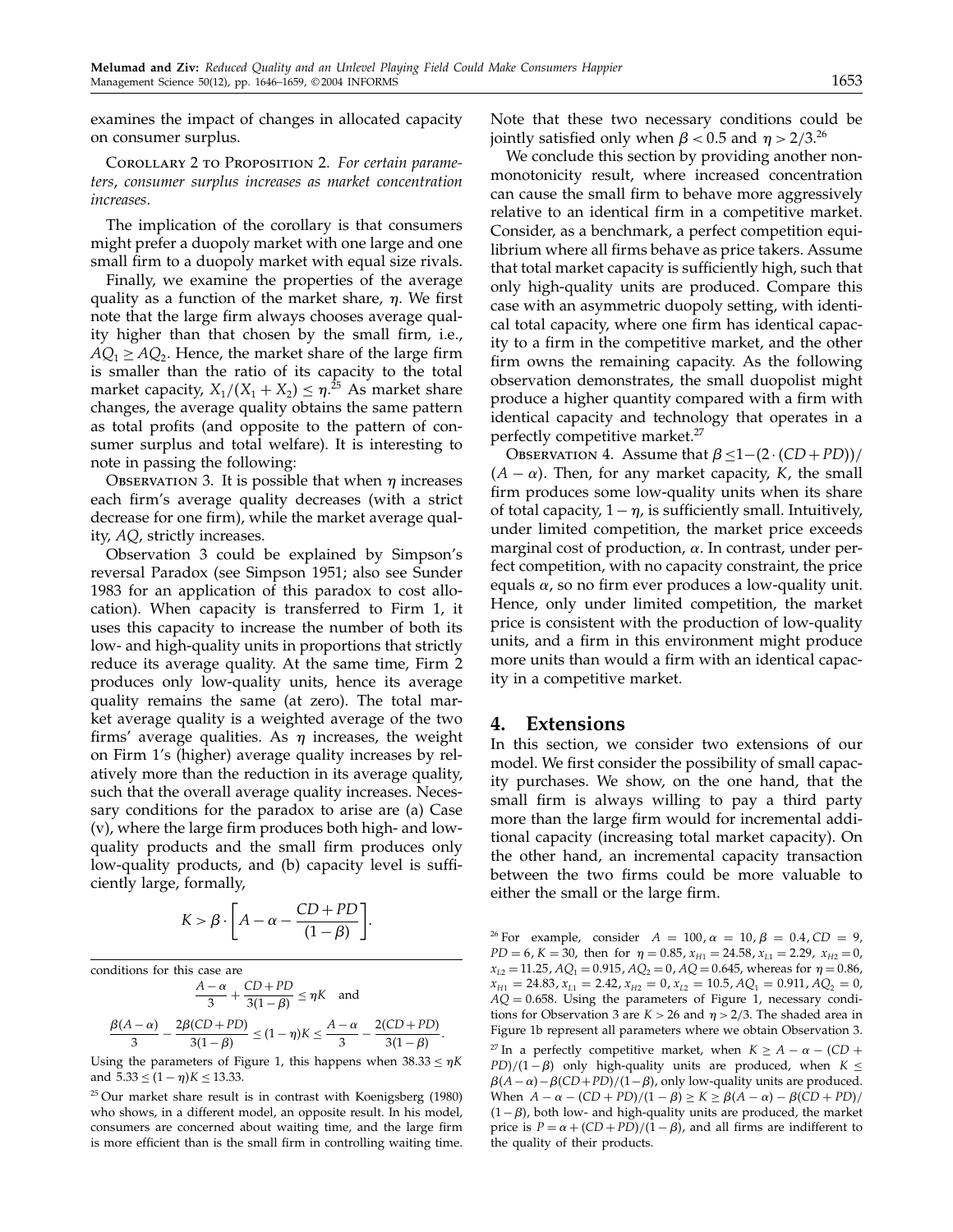The second extension we consider involves quality standards imposed by a welfare-maximizing regulator. We show that if the regulator is limited to setting quality standards (but it cannot dictate price or quantity), then the only intervention that can enhance welfare is imposing a maximum quality standard, i.e., restricting the production of high-quality units. An example for such standards is the Certificate-of-Need requirement in the health care industry, where hospitals are restricted in their purchases of expensive equipment; this can be viewed as restricting the quality of care provided. $28$  Imposing a maximum quality standard is not always optimal. In some cases it results in welfare reduction. This suggests that the regulator's limit on quality should be considered on a case-bycase basis.

### 4.1. Capacity-Related Transactions

We first examine an incremental exogenous capacity infusion for one of the duopolists.

PROPOSITION 3. Consider an incremental exogenous increase in capacity. The small firm always values the additional capacity more than does the large firm.

An increase in capacity has two offsetting effects: a direct increase in profit due to the incremental increase in sales, and the indirect decrease in revenues due to the reduced price for the total quantity sold prior to the increase in capacity. The first effect is not a function of the firm's capacity (although it depends on the firm's choice of quality). The second (adverse) effect is larger for the large firm. Thus the small firm, more than the large firm, values an exogenous, firm-specific increase in capacity.

Consider now selling capacity between the two firms. It is obvious that, in the absence of a legal restriction, one firm will buy the entire capacity of the other firm, because the buyer's monopolistic profits would exceed the total profits under a duopoly.

However, when the only capacity sale permitted is a given (small) increment (e.g., due to legal restrictions), a result different from that of Proposition 3 emerges.

PROPOSITION 4. Consider a sale of incremental production capacity between the two firms, such that we remain in the same equilibrium class as described in Proposition 1. Then, in some cases, the small firm is willing to pay more than the large firm is willing to pay, whereas the reverse holds in other cases. Either way, consumer surplus and total welfare decrease as a result of a profit-maximizing sale.

Unlike under Proposition 3, the large firm might be willing to pay more for incremental capacity because buying capacity from a rival has the additional effect of reducing the rival's capacity (and production). In some cases (e.g., Cases (iii) and (v) of Proposition 1), when the small firm produces aggressively, the large firm benefits more than does the small firm from its rival's buying capacity.

## 4.2. Policy Implications

Our discussion so far has focused on the welfare implications of the choice of product quality. We conclude our analysis by examining the welfare consequences of a regulator's intervention. Obviously, a regulator could maximize welfare by dictating the production quantity and product quality. Although this kind of intervention would be most effective in our case, it is not descriptive of most regulated industries for several political and other reasons. An example of a similar kind of regulatory intervention arises in the automobile industry: Regulators, concerned about air pollution, impose mile per gallon (MPG) standards (a form of quality standards), rather than imposing a direct quantity standard on the industry.<sup>29</sup> Below we consider one case of restricted regulatory power imposing quality standards. We start our analysis by showing that the only quality-standard intervention that might be desirable for a welfare-maximizing regulator involves limiting maximum product quality. This result is consistent with Leland (1979), who shows that minimum quality standard chosen by a professional group exceeds the socially optimal level.

PROPOSITION 5. (i) A standard allowing only the production of high-quality products never improves welfare. For some parameter values, it implies a strict reduction in total welfare. (ii) A standard that allows only the production of low-quality products can either increase or decrease total welfare.

Intuitively, as shown in §3, consumer surplus and total welfare increase in total quantity. A standard

<sup>&</sup>lt;sup>28</sup> A natural alternative explanation is that Certificate-of-Need prevents hospitals from excessive spending in a Prisoner's Dilemma– type Nash equilibrium. Assume that the benefits from new equipment are below its costs, then, the Prisoner's Dilemma story is more plausible. (In particular, once the equipment is there physicians will use it even if they know it does not help much, possibly due to patient pressure.) However, even if the new equipment is very helpful, regulators might not want hospitals to purchase it. An immediate explanation would be a budget constraint. Alternatively, given that there is a limited capacity in hospitals (number of beds or patient days), and assuming that more tests require longer hospitalization, such equipment purchase could imply that fewer patients will receive better treatment. A regulator who is concerned with long-term capacity requests, as well as with the well being of those who would not be able to receive any treatment, can limit the availability of some useful equipment, regardless of the level of competition.

 $29$  Note that the regulator could also use the tax system to effectively enforce any policy. However, such a regulation could be overinclusive because it might affect more than this specific market (see Scholes and Wolfson 1992). We ignore this possibility here.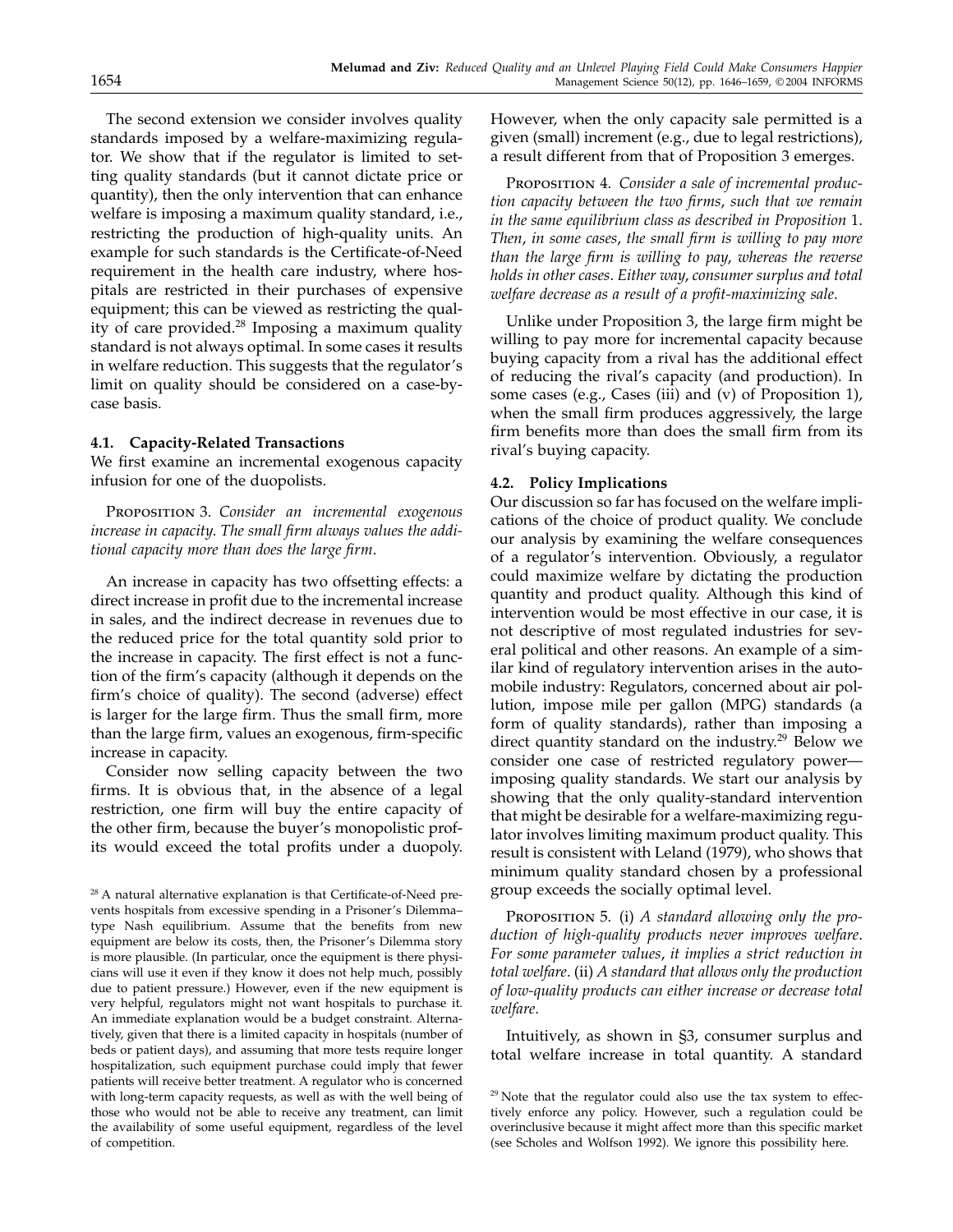that mandates high quality, in a case where some low-quality units would be produced in the absence of such a standard, results in a decrease in total quantity and total welfare. A standard that mandates low quality, however, has two effects on the production decision. First, a firm that would have produced high-quality units will substitute low-quality units for high-quality units. Second, the marginal costs are changed. If without intervention only highquality units are produced, then imposing a lowquality standard increases the marginal cost from  $\alpha$  to  $\alpha$  + CD + PD, and results in a decrease in total quantity. Hence, total welfare decreases. If without intervention both high- and low-quality units are produced, then imposing a low-quality standard decreases the marginal cost from  $\alpha + (CD + PD)/$  $(1 - \beta)$  to  $\alpha + CD + PD$ , and results in an increase in total quantity; the net welfare effect can be either an increase or a decrease. Such regulator's intervention should be judged on a case-by-case basis. An interesting question is whether there exists a systematic difference between the monopoly and the duopoly regarding the impact of regulatory intervention. Conventional wisdom suggests that a regulator should be more inclined to regulate a monopoly than a duopoly, because the monopoly market is less competitive. Interestingly, in most cases this intuition does not hold in our setting, as the following corollary establishes.

Corollary 1 to Proposition 5. For a large set of parameters, mandating production of low-quality units reduces total welfare in a monopoly, whereas it would increase welfare in the parallel duopoly setting. In other cases, the reverse holds.

The case where limiting product quality reduces welfare in a monopoly setting while it increases welfare in a duopoly setting is intuitive in our setting. Recall that such standards reduce welfare when the firms produce only high-quality units before the regulation. Because the monopoly is more likely to produce only high-quality units, whereas for the same capacity level duopolists often produce both high and low quality, the result follows. The case where intervention reduces welfare in a duopoly setting while it improves welfare in a monopoly setting occurs when the monopolist produces both quality levels, and the larger duopolist produces only high-quality units.<sup>30</sup>

# 5. Conclusion

In this paper, we endogenize the choice of quality under imperfect competition and limited production capacity. In our setting, the choice of low product quality enables firms to increase total production. We have adopted a parsimonious model for our analysis that enabled us to isolate the impact of quality choice on welfare. Several possible generalizations could be considered, including adopting more general cost, damage, and demand functions. We expect the basic economic forces identified here will continue to hold in a more general setting. In fact, we can show examples of more general settings where our results are qualitatively the same.

Our key result is that, in the presence of limited capacity, reduced quality could be socially desirable, and that the extent of competition is an important consideration in the choice of quality. We find that, in some cases, reduced competition results in lower quality, but also in increased consumer surplus and total welfare. An interesting implication of this result is that a regulator overseeing an oligopolistic market with limited capacity should not necessarily try to maximize competition by allowing the competitors to have equal power. Instead, the regulator could find it desirable to make the playing field unleveled by allowing one firm to dominate the market.

### Acknowledgments

The authors are grateful to Anil Arya and Dilip Mookherjee for the stimulating discussions. They are also thankful for helpful comments from two anonymous referees, Michael Alles, Kyle Bagwell, Dennis Caplan, Oren Furst, Joseph Greenberg, Laurie Hodrick, Michael Kirschenheiter, Joshua Ronen, Rick Young, and seminar participants at Berkeley, Chicago, Columbia, Michigan, New York University, Northwestern, Ohio State, Penn, Purdue, Technion, and Yale.

#### Appendix

 $\lambda$ 

#### Sketch of Proofs

PROOF OF OBSERVATION 1. The monopoly maximizes:

$$
\begin{aligned}\n\text{Max} \quad & \Pi_M \equiv \left[ A - CD \cdot (1 - AQ) - x_L - x_H \right] \\
& \cdot (x_L + x_H) - \alpha \cdot (x_L + x_H) - PD \cdot x_L \\
\text{s.t.} \quad & x_H + \beta \cdot x_L \le K, \quad x_H \ge 0, \quad x_L \ge 0 \\
& \text{(multipliers } \lambda_0, \lambda_H, \lambda_L, \text{ respectively).}\n\end{aligned}
$$

The first-order and the complementary-slackness conditions are (in addition to the conditions that constraints are satisfied and that the multipliers are nonnegative)

$$
A - \alpha - CD - PD - 2 \cdot x_L - 2 \cdot x_H - \beta \cdot \lambda_0 + \lambda_L = 0,
$$
  
\n
$$
A - \alpha - 2 \cdot x_L - 2 \cdot x_H - \lambda_0 + \lambda_H = 0,
$$
  
\n
$$
A \cdot (x_H + \beta \cdot x_L - K) = 0, \qquad \lambda_L \cdot x_L = 0, \qquad \lambda_H \cdot x_H = 0.
$$

<sup>&</sup>lt;sup>30</sup> In general, the impact of regulatory intervention is reversed when the prevailing equilibrium for the asymmetric duopoly is Case (iii), and the substitution rate between high- and low-quality units is high ( $\beta$  < 0.5). Using the parameters of Figure 1, necessary (but not sufficient) conditions for such a reversal are  $30.33 < K <$ 32.5 and  $\eta$  > 0.71. The shaded area in Figure 1c represents all cases where the reversal occurs.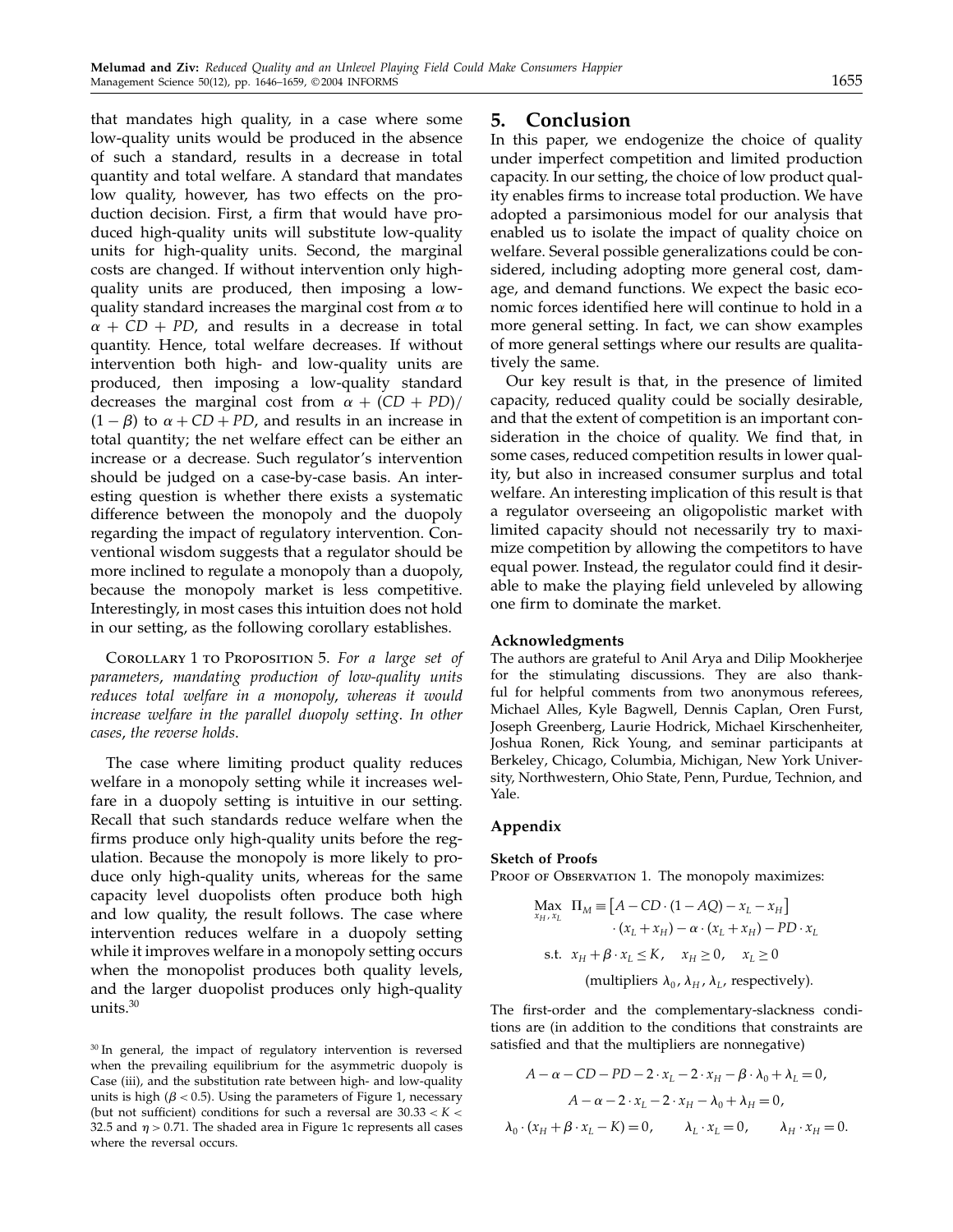Before we present the solution, we show the following:

Lemma A1. If the capacity constraint is not binding, then  $x_L = 0.$ 

PROOF. Suppose not. Replace some low-quality units with high-quality units, such that total quantity remains the same. Now, observe that revenues are higher (as AQ increases) and total costs are lower (as  $PD \cdot x_L$  decreases); hence, the monopolist's profits are higher and the original production plan cannot be optimal.  $\square$ 

First, consider the case where the capacity constraint is binding, and both quality levels are produced, i.e.,  $x_L > 0$ ,  $x_H > 0$ , and  $\lambda_L = \lambda_H = 0$ . The solution to the monopolist's problem is

$$
x_H = K - \frac{\beta}{2 \cdot (1 - \beta)} \cdot \left[ A - \alpha - 2 \cdot K - \frac{CD + PD}{1 - \beta} \right], \quad (A1)
$$

$$
x_L = \frac{1}{2 \cdot (1 - \beta)} \cdot \left[ A - \alpha - 2 \cdot K - \frac{CD + PD}{1 - \beta} \right].
$$
 (A2)

The constraint that  $x_H > 0$  in Equation (A1) is binding when

$$
K - \frac{\beta}{2 \cdot (1 - \beta)} \cdot \left[ A - \alpha - 2 \cdot K - \frac{CD + PD}{1 - \beta} \right] < 0 \quad \text{or}
$$
\n
$$
K < \frac{\beta \cdot (A - \alpha)}{2} - \frac{\beta \cdot (CD + PD)}{2 \cdot (1 - \beta)}.
$$

In this range,  $x_H = 0$  and the monopolist produces only low-quality units,  $x_L = K/\beta$ . The constraint that  $x_L > 0$  in Equation (A2) is binding when

$$
\left[A-\alpha-2\cdot K-\frac{CD+PD}{1-\beta}\right]<0 \quad \text{or} \quad K>\frac{(A-\alpha)}{2}-\frac{CD+PD}{2(1-\beta)}.
$$

In this range,  $x_L = 0$ , and the monopolist produces only high-quality units,  $x_H = K$ .

Finally, when the capacity constraint is not binding, the monopolist's solution is

$$
x_H = \frac{A - \alpha}{2}, \qquad x_L = 0. \quad \Box
$$

PROOF OF OBSERVATION 2. This is a special case of the proof of Proposition 1 below, where  $\eta = 0.5$ . Note that if  $\beta$  > 1 – (CD+PD)/(A –  $\alpha$ ), no firm produces any low-quality units.  $\square$ 

PROOF OF COROLLARY TO OBSERVATIONS 1 AND 2. Use the definitions provided for profits, consumer surplus, and welfare. The results represent straightforward comparisons of the terms for the monopoly and for the symmetric duopoly.  $\Box$ 

PROOF OF PROPOSITION 1. Each firm maximizes profits, taking its rival's quantities as given. Firm 1's optimization is

$$
\begin{aligned}\n\text{Max} \quad & \Pi_1 \equiv \left[ A - CD \cdot (1 - AQ_1) - x_{L1} - x_{H1} - x_{L2} - x_{H2} \right] \\
& \cdot (x_{L1} + x_{H1}) - \alpha \cdot (x_{L1} + x_{H1}) - PD \cdot x_{L1} \\
\text{s.t.} \quad & x_{H1} + \beta \cdot x_{L1} \le \eta \cdot K, \qquad x_{H1} \ge 0, \qquad x_{L1} \ge 0\n\end{aligned}
$$
\n(multiplying ). )

(multipliers  $\lambda_{01}$ ,  $\lambda_{H1}$ ,  $\lambda_{L1}$ , respectively),

with Firm 2's optimization problem similarly defined (with a capacity level of  $(1 - \eta) \cdot K$ ). For Firm 1, the five first-order conditions and the complementary slackness conditions are

$$
A - \alpha - CD - PD - 2 \cdot x_{L1} - 2 \cdot x_{H1} - x_{L2} - x_{H2} - \beta \cdot \lambda_{01} + \lambda_{L1} = 0,
$$
  
\n
$$
A - \alpha - 2 \cdot x_{L1} - 2 \cdot x_{H1} - x_{L2} - x_{H2} - \lambda_{01} + \lambda_{H1} = 0,
$$
  
\n
$$
\lambda_{01} \cdot (x_{H1} + \beta \cdot x_{L1} - \eta \cdot K) = 0, \quad \lambda_{L1} \cdot x_{L1} = 0, \quad \lambda_{H1} \cdot x_{H1} = 0.
$$

Similar five conditions hold for Firm 2. Below we characterize the solution to the system of 10 equations (where all constraints are satisfied).

First, consider the set of parameters where the capacity constraint is binding for both firms, and both firms produce high- and low-quality units. In this case

$$
x_{H1} = \frac{1}{1-\beta} \cdot \eta \cdot K - \frac{\beta}{1-\beta} \cdot \left[ \frac{A-\alpha}{3} - \frac{CD+PD}{3 \cdot (1-\beta)} \right], \quad \text{(A3)}
$$

$$
x_{L1} = -\frac{1}{1-\beta} \cdot \eta \cdot K + \frac{1}{1-\beta} \left[ \frac{A-\alpha}{3} - \frac{CD+PD}{3 \cdot (1-\beta)} \right], \quad (A4)
$$

$$
x_{H2} = \frac{1}{1-\beta} \cdot (1-\eta) \cdot K - \frac{\beta}{1-\beta} \left[ \frac{A-\alpha}{3} - \frac{CD+PD}{3 \cdot (1-\beta)} \right], \quad (A5)
$$

$$
x_{L2} = -\frac{1}{1-\beta} \cdot (1-\eta) \cdot K + \frac{1}{1-\beta} \left[ \frac{A-\alpha}{3} - \frac{CD+PD}{3 \cdot (1-\beta)} \right]. \quad (A6)
$$

It is easy to verify

$$
\frac{\partial x_{H1}}{\partial \eta} > 0, \qquad \frac{\partial x_{L1}}{\partial \eta} < 0, \qquad \frac{\partial x_{H2}}{\partial \eta} < 0, \qquad \frac{\partial x_{L2}}{\partial \eta} > 0,
$$

$$
\frac{\partial (x_{H1} + x_{L1})}{\partial \eta} = 0, \qquad \frac{\partial (x_{H2} + x_{L2})}{\partial \eta} = 0.
$$

As long as (A3)–(A6) are strictly positive, they constitute a solution to the asymmetric duopoly case. The relevant constraints are (A4) and (A5), or

$$
\frac{\beta}{1-\eta} \cdot \left[ \frac{A-\alpha}{3} - \frac{CD+PD}{3\cdot(1-\beta)} \right] \leq K \leq \frac{1}{\eta} \cdot \left[ \frac{A-\alpha}{3} - \frac{CD+PD}{3\cdot(1-\beta)} \right].
$$

The pairs of  $(\eta, K)$  that satisfy these two inequalities constitute Case (iv) of the proposition.

Next, suppose that (A5) is binding, that is, Firm 2 produces only low-quality units. It is easy to verify that this occurs when

$$
K < \frac{\beta}{1-\eta} \cdot \left[ \frac{A-\alpha}{3} - \frac{CD+PD}{3\cdot(1-\beta)} \right],
$$

and that Firm 2's production level is  $x_{H2} = 0$ , and  $x_{L2} =$  $((1 - \eta) \cdot K)/\beta$ . If Firm 1 produces both quality levels,

$$
x_{L1} = \frac{1}{1 - \beta} \cdot \left[ \frac{A - \alpha}{2} - \frac{CD + PD}{2 \cdot (1 - \beta)} \right] - \frac{2 \cdot \beta \cdot \eta + (1 - \eta)}{2 \cdot \beta \cdot (1 - \beta)} \cdot K,
$$
  

$$
x_{H1} = -\frac{\beta}{1 - \beta} \cdot \left[ \frac{A - \alpha}{2} - \frac{CD + PD}{2 \cdot (1 - \beta)} \right] + \frac{(1 + \eta)}{2 \cdot (1 - \beta)} \cdot K.
$$

As long as both  $x_{L1} \geq 0$  and  $x_{H1} \geq 0$ , they constitute equilibrium output levels. This is the case when

$$
\frac{\beta}{1+\eta} \cdot \left[ A - \alpha - \frac{CD + PD}{(1-\beta)} \right]
$$
  

$$
\leq K \leq \frac{\beta}{2 \cdot \beta \cdot \eta + (1-\eta)} \cdot \left[ A - \alpha - \frac{CD + PD}{(1-\beta)} \right]
$$

.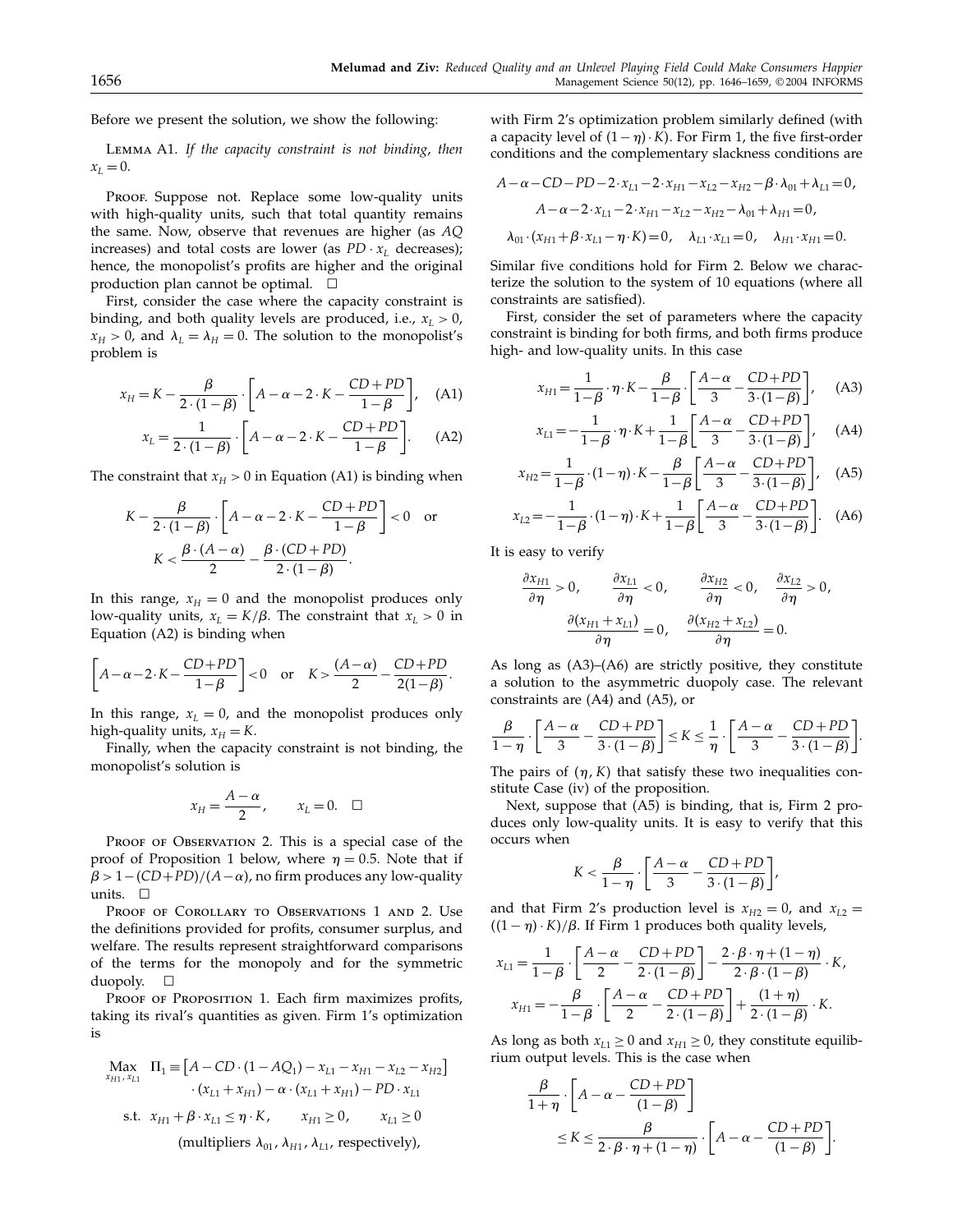The pairs of  $(\eta, K)$  that satisfy these two inequalities, as well as the necessary condition that  $x_{H2} = 0$ , that is

$$
K<\frac{\beta}{1-\eta}\cdot\left[\frac{A-\alpha}{3}-\frac{CD+PD}{3\cdot(1-\beta)}\right],
$$

constitute Case (v) of the proposition.

Next, suppose that (A3) is binding, that is, Firm 1 produces only low-quality units,  $x_{H1} = 0$ , which also implies  $x_{H2} = 0$  as  $\eta \ge 0.5$ . It is easy to verify that this occurs when

$$
K < \frac{\beta}{1+\eta} \cdot \left[ A - \alpha - \frac{CD + PD}{(1-\beta)} \right].
$$

The pairs of  $(\eta, K)$  that satisfy this condition constitute Case (vi) of the proposition.

Next, suppose that (A4) is binding, that is, Firm 1 produces only high-quality units. It is easy to verify that this occurs when

$$
K > \frac{1}{\eta} \cdot \left[ \frac{A - \alpha}{3} - \frac{CD + PD}{3 \cdot (1 - \beta)} \right],
$$

and that Firm 1's production level is  $x_{L1} = 0$ ,  $x_{H1} = \eta \cdot K$ . If Firm 2 produces both quality levels,

$$
x_{L2} = \frac{1}{1-\beta} \cdot \left[ \frac{A-\alpha}{2} - \frac{CD+PD}{2 \cdot (1-\beta)} \right] - \frac{(2-\eta)}{2 \cdot (1-\beta)} \cdot K,
$$
  

$$
x_{H2} = -\frac{\beta}{1-\beta} \cdot \left[ \frac{A-\alpha}{2} - \frac{CD+PD}{2 \cdot (1-\beta)} \right] + \frac{2-2 \cdot \eta + \eta \cdot \beta}{2 \cdot (1-\beta)} \cdot K.
$$

As long as  $x_{L2} > 0$  and  $x_{H2} > 0$ , they constitute the equilibrium output levels. This is the case when

$$
\frac{1}{2-2\cdot\eta+\eta\cdot\beta}\cdot\left[A-\alpha-\frac{CD+PD}{(1-\beta)}\right]
$$

$$
\leq K \leq \frac{1}{2-\eta}\cdot\left[A-\alpha-\frac{CD+PD}{(1-\beta)}\right].
$$

The pairs of  $(\eta, K)$  that satisfy these two conditions, as well as  $x_{L1} = 0$ , that is

$$
K > \frac{1}{\eta} \cdot \left[ \frac{A - \alpha}{3} - \frac{CD + PD}{3 \cdot (1 - \beta)} \right],
$$

constitute Case (ii) of the proposition. Note that there exist additional pairs of  $(\eta, K)$  that are included in Case (ii) for parameter values where Firm 1's capacity constraint is not binding.

Next, suppose that (A6) is binding, that is, Firm 2 produces only high-quality units. It is easy to verify that this occurs when

$$
K > \frac{1}{2-\eta} \cdot \left[ A - \alpha - \frac{CD + PD}{(1-\beta)} \right].
$$

The pairs of  $(\eta, K)$  that satisfy this condition constitute Case (i) of the proposition. Again, Case (i) also contains pairs of  $(\eta, K)$ , where the capacity constraint is not binding either for Firm 1 or for both firms.

Finally, suppose that (A5) is binding, that is, Firm 2 produces only low-quality units. It is easy to verify that this occurs when

$$
K < \frac{1}{2 - 2 \cdot \eta + \eta \cdot \beta} \cdot \left[ A - \alpha - \frac{CD + PD}{(1 - \beta)} \right]
$$

If it is also true that

$$
K > \frac{\beta}{2 \cdot \beta \cdot \eta + (1 - \eta)} \cdot \left[ A - \alpha - \frac{CD + PD}{(1 - \beta)} \right]
$$

(see conditions related to Case (v) above), then Firm 1 produces only high-quality units. The pairs of  $(\eta, K)$  that satisfy these two conditions constitute Case (iii) of the proposition.

So far, we focused on parameter values for which the capacity constraint is binding for Firm 1 (and consequently for the smaller, Firm 2). Where the capacity constraint is not binding, the cut-off between Case (ii) and Case (iii) is changed, as well as the cut-off between Case (i) and Case (ii) (see the kinks in the respective lines depicted in Figure 1). We do not present the derivation of the solution to this case (it is similar to the derivations reported above). Note that the capacity constraint might not be binding for Firm 1 only in Cases (i), (ii), and (iii), whereas for Firm 2 the capacity constraint might not be binding only in Case (i).

In Table A1, we examine the impact of small changes in allocated capacity for which the resulting equilibrium remains within the original equilibrium class.  $\Box$ 

PROOF OF PROPOSITION 2. In Table A1 we summarize the impact of small changes in  $\eta$  on the welfare measure for each one of the six cases described in Proposition 1. Furthermore, we note that  $\partial x_{H1}/\partial \eta \ge 0$  and  $\partial x_{H2}/\partial \eta \le 0$ for all  $K$ ,  $\eta$ . Recall, also, that in the symmetric duopoly case both firms adopt the same production plan.

Table A1 Summary of the Impact of Increasing Allocated Capacity · / , Within an Equilibrium Class

| Variable/case                 |  |  |  |  |  | $x_{H1}$ $x_{L1}$ $x_{H2}$ $x_{L2}$ $x_1$ $x_2$ $x_H$ $x_L$ $x_K$ $x_1$ $x_2$ $x_3$ $x_4$ $x_2$ $x_3$ $x_4$ $x_4$ $x_5$ $x_6$ $x_7$                                                                                              |  |  |  |  |
|-------------------------------|--|--|--|--|--|----------------------------------------------------------------------------------------------------------------------------------------------------------------------------------------------------------------------------------|--|--|--|--|
| $\mathbf{i}$ and $\mathbf{j}$ |  |  |  |  |  | $\geq 0 \quad = 0 \quad \leq 0 \quad = 0 \quad \geq 0 \quad \leq 0 \quad \leq 0 \quad = 0 \quad \leq 0 \quad = 0 \quad = 0 \quad = 0 \quad \geq 0 \quad \geq 0 \quad \geq 0 \quad \geq 0 \quad \leq 0 \quad \leq 0 \quad \leq 0$ |  |  |  |  |
| ii.                           |  |  |  |  |  | $\geq 0$ $= 0$ $< 0$ $> 0$ $\geq 0$ $\leq 0$ $> 0$ $\geq 0$ $= 0$ $< 0$ $\leq 0$ $\leq 0$ $\leq 0$ $\geq 0$ $\leq 0$ $\geq 0$ $\geq 0$ $\geq 0$ $\geq 0$ $\geq 0$ $\geq 0$                                                       |  |  |  |  |
| iii<br>iv                     |  |  |  |  |  | $>0$ $<0$ $<0$ $>0$ $=0$ $=0$ $=0$ $=0$ $=0$ $>0$ $<0$ $=0$ $>0$ $<0$ $>0$ $<0$ $=0$ $=0$ $=0$                                                                                                                                   |  |  |  |  |
| V                             |  |  |  |  |  | $>0$ $\geq 0$ $=0$ $<0$ $>0$ $<0$ $>0$ $<0$ $\geq 0$ $\geq 0$ $=0$ $>0$ $>0$ $>0$ $>0$ $<0$ $<0$ $<0$                                                                                                                            |  |  |  |  |
| vi                            |  |  |  |  |  |                                                                                                                                                                                                                                  |  |  |  |  |

Note. Cases: (i) Both firms produce only high quality; (ii) Firm 1 produces only high quality and Firm 2 produces both low and high quality; (iii) Firm 1 produces only high quality and Firm 2 produces only low quality; (iv) Firms 1 and 2 produce both low and high quality; (v) Firm 1 produces both low and high quality and Firm 2 produces only low quality; (vi) both firms produce only low quality.

.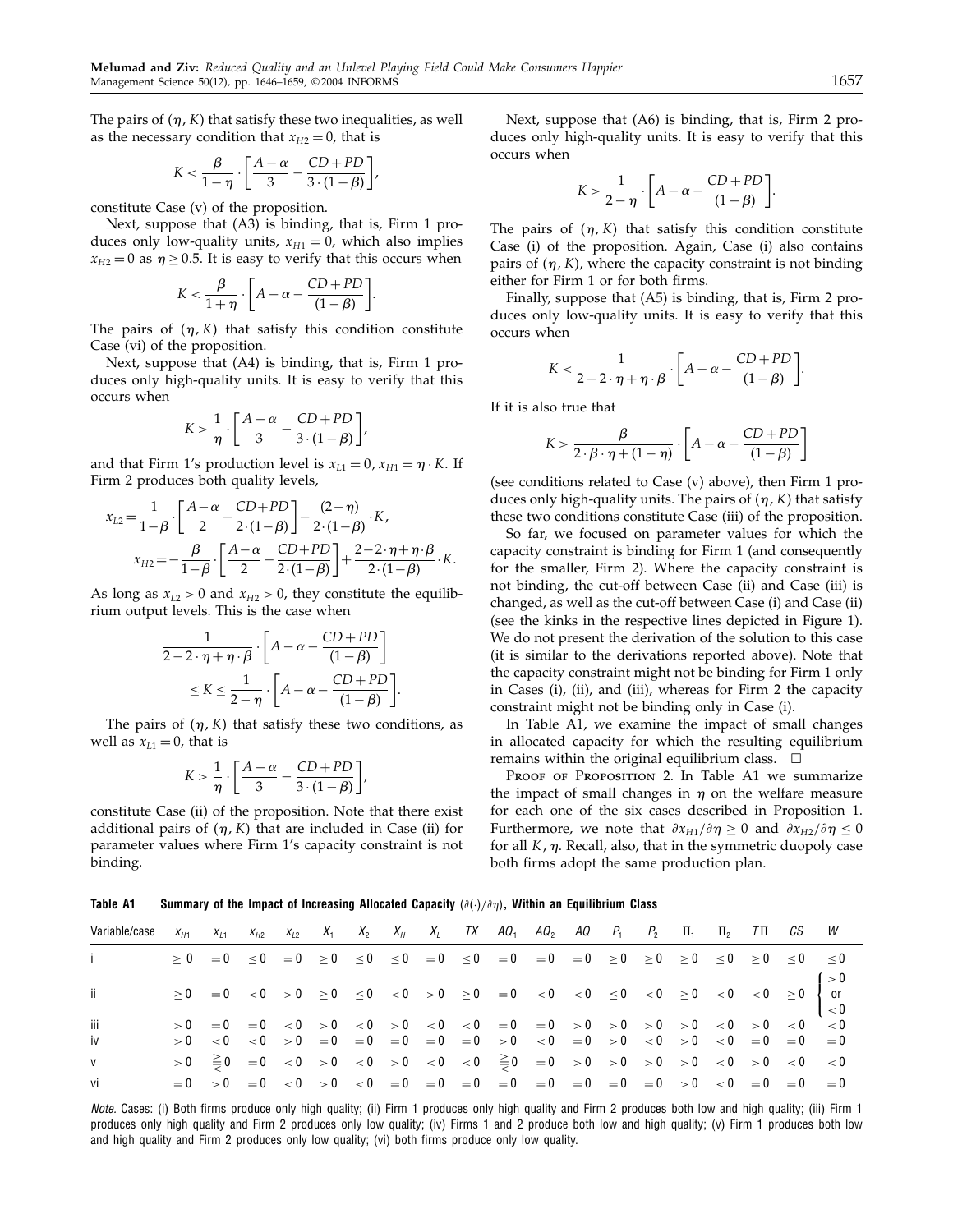Assume that the symmetric duopoly case is such that both firms produce only low-quality units, i.e.

$$
K < \frac{\beta}{1+\eta} \cdot \left[ A - \alpha - \frac{CD + PD}{(1-\beta)} \right].
$$

Then, the only possible scenarios as  $\eta$  increases are the following: (i) Both firms always produce low quality (Case (vi))—welfare never changes; Pattern (1) emerges. (ii) At some point the larger firm (Firm 1) produces both low- and high-quality units (Case (vi) then Case (v)); Pattern (1) emerges. (iii) Firm 1 switches from only lowquality units first, to both low- and high-quality units and then to only high-quality units (Cases (vi), (v), and (iii)); Pattern (1) emerges.

Next, assume in the symmetric duopoly that both firms produce only high-quality units, i.e.,

$$
K > \frac{1}{2-\eta} \cdot \left[ A - \alpha - \frac{CD + PD}{(1-\beta)} \right].
$$

The only possible patterns are

(iv) Firm 2 first produces only high-quality units, then both high- and low-quality units, and then only low-quality units. Firm 1's capacity constraint is always binding (Cases (i), (ii), and (iii)); Pattern (2) emerges. (v) Same as (iv) but firm 1's capacity is not binding: (a) For some or all parameter values that support Case (iii), Pattern (2) emerges. (b) For all parameter values that support Case (iii), and some (but not all) parameter values that support Case (ii), Pattern (2) emerges. (c) For all parameter values that support Cases (ii) and (iii), Pattern (2) emerges.

Finally, assume that both firms produce both high and low quality under the symmetric duopoly, i.e.,

$$
\frac{\beta}{2-\eta} \cdot \left[ A - \alpha - \frac{CD + PD}{(1-\beta)} \right]
$$
  
<  $K < \frac{1}{2-\eta} \cdot \left[ A - \alpha - \frac{CD + PD}{(1-\beta)} \right]$ 

.

Then, the following cases could occur: (vi) Firm 2 switches to low quality only (Cases (iv) and (v)); Pattern  $(1)$  emerges. (vii) Firm 2 switches to low quality only, then Firm 1 switches to high quality only (Cases (iv), (v), and (iii)); Pattern (1) emerges. (viii) Firm 1 switches to high quality only, then Firm 2 switches to low quality only (Cases (iv), (ii), and (iii)); Pattern (2) emerges. (ix) Firm 1 switches to high quality only, then Firm 2 switches to low quality only, then Firm 1 switches back to high and low quality (Cases (iv), (ii), (iii), and (v)); Pattern (2) emerges.  $\Box$ 

PROOF OF COROLLARY 1 TO PROPOSITION 2. Immediate; see description of welfare pattern (2) in Proposition 2.  $\Box$ 

PROOF OF COROLLARY 2 TO PROPOSITION 2. The proof is omitted; it would be similar to the proof of Proposition 2.  $\square$ 

PROOF OF OBSERVATION 3. We first note, by observing Table A1, that the only case where the average quality of both firms can go down (with at least one strictly) at the same time that the average quality goes up is Case (v), where the large firm produces both high- and low-quality

products, and the small firm produces only low-quality products. The necessary conditions for this case are

$$
\frac{\beta}{1+\eta} \cdot \left[ A - \alpha - \frac{CD + PD}{(1-\beta)} \right]
$$
\n
$$
\leq K \leq \frac{\beta}{2 \cdot \beta \cdot \eta + (1-\eta)} \cdot \left[ A - \alpha - \frac{CD + PD}{(1-\beta)} \right] \text{ and }
$$
\n
$$
K < \frac{\beta}{1-\eta} \cdot \left[ \frac{A-\alpha}{3} - \frac{CD + PD}{3 \cdot (1-\beta)} \right].
$$

Within Case (v), we need to specify the set of parameters where the average quality of the large firm is decreasing. The average quality of the large firm is

$$
\frac{\beta}{1-\beta} \frac{\beta[A-\alpha-(CD+PD)/(1-\beta)]-(1+\eta)K}{(1-\eta)K-\beta[A-\alpha-(CD+PD)/(1-\beta)]}.
$$

This term is decreasing in  $\eta$  when

$$
K > \beta \cdot \left[A - \alpha - \frac{CD + PD}{(1 - \beta)}\right].
$$

All the conditions derived above are necessary and sufficient conditions for the observation. To get a nonempty set of parameters supporting the observation, we need

$$
K < \frac{\beta}{1-\eta} \cdot \left[ \frac{A-\alpha}{3} - \frac{CD+PD}{3\cdot(1-\beta)} \right] \quad \text{and}
$$
\n
$$
K > \beta \cdot \left[ A - \alpha - \frac{CD+PD}{(1-\beta)} \right],
$$

which implies  $\eta > 2/3$ , as well as

$$
K > \beta \cdot \left[ A - \alpha - \frac{CD + PD}{(1 - \beta)} \right] \text{ and}
$$

$$
K \le \frac{\beta}{2 \cdot \beta \cdot \eta + (1 - \eta)} \cdot \left[ A - \alpha - \frac{CD + PD}{(1 - \beta)} \right],
$$

which implies  $\beta$  < 0.5.  $\Box$ 

PROOF OF OBSERVATION 4. Assume that  $K$  is large enough, such that Firm 1's capacity constraint is not binding, i.e.,

$$
x_{L1}=0, \quad x_{H1}=\frac{A-\alpha}{2}-\frac{x_{L2}+x_{H2}}{2}.
$$

(The case where Firm 1's capacity constraint is binding is straightforward.) Assume, furthermore that Firm 2 fully utilizes its capacity; hence, its first-order conditions imply

$$
A - \alpha - x_{H1} - 2 \cdot x_{L2} - 2 \cdot x_{H2} - \frac{CD + PD}{1 - \beta} = 0 \text{ and}
$$

$$
x_{H2} + \beta \cdot x_{L2} = (1 - \eta) \cdot K.
$$

Solving for  $x_{H2}$  and  $x_{L2}$ , we get

$$
x_{L2} = \frac{1}{1-\beta} \cdot \left[ \frac{A-\alpha}{3} - \frac{2 \cdot (CD + PD)}{3 \cdot (1-\beta)} \right] - \frac{(1-\eta)}{(1-\beta)} \cdot K,
$$
  

$$
x_{H2} = -\frac{\beta}{1-\beta} \cdot \left[ \frac{A-\alpha}{3} - \frac{2 \cdot (CD + PD)}{3 \cdot (1-\beta)} \right] + \frac{(1-\eta)}{(1-\beta)} \cdot K.
$$

Now, for  $x_{L2} > 0$  it must be

$$
(1-\eta)\cdot K < \left[\frac{A-\alpha}{3}-\frac{2\cdot (CD+PD)}{3\cdot (1-\beta)}\right].
$$

It is clear that for every  $K$  there exists  $\eta$  sufficiently close to 1 such that this inequality holds (note the right-hand side